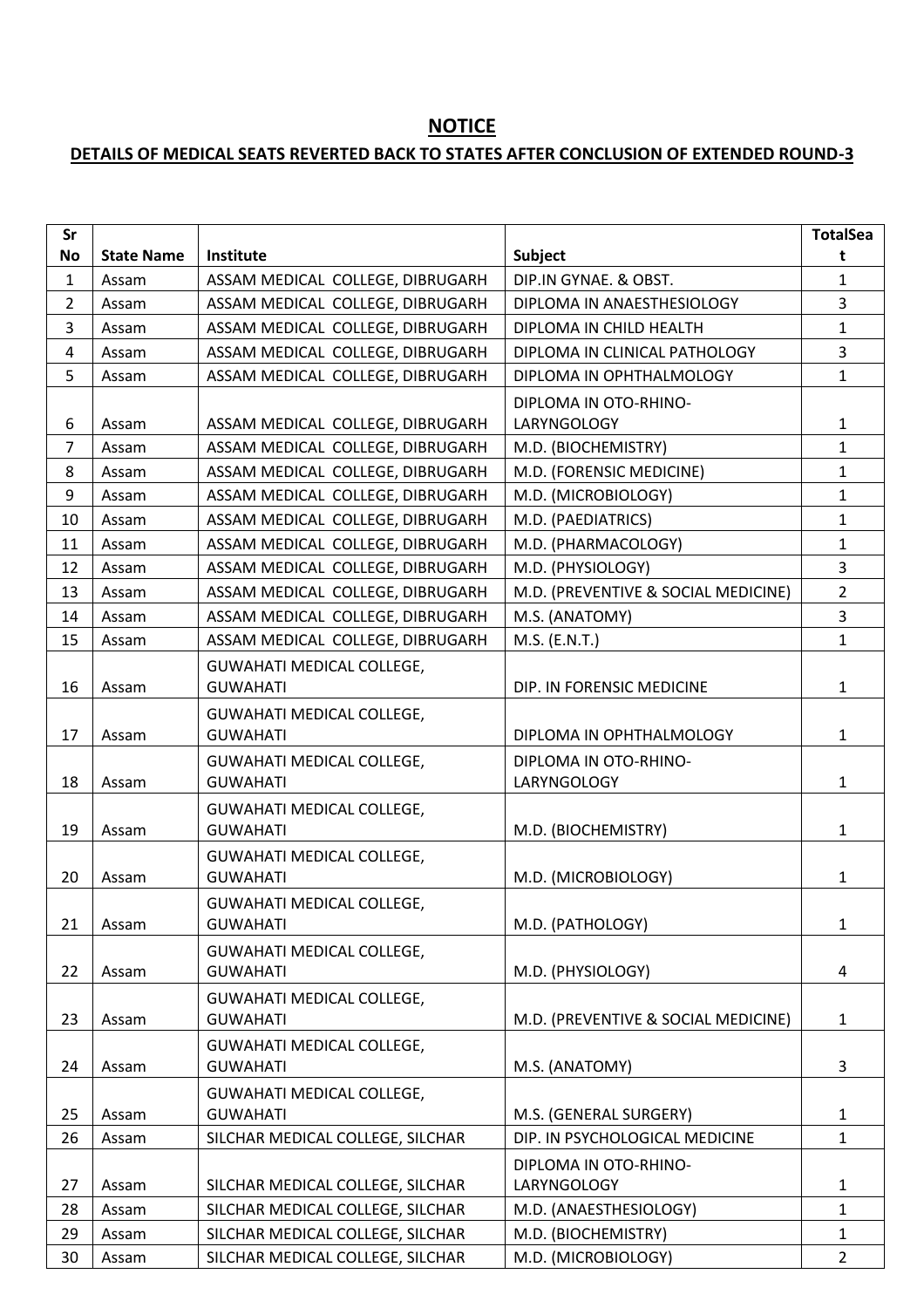| 31 | Assam        | SILCHAR MEDICAL COLLEGE, SILCHAR                    | M.D. (PATHOLOGY)                     | $\mathbf{1}$   |
|----|--------------|-----------------------------------------------------|--------------------------------------|----------------|
| 32 | Assam        | SILCHAR MEDICAL COLLEGE, SILCHAR                    | M.D. (PHARMACOLOGY)                  | $\overline{2}$ |
| 33 | Assam        | SILCHAR MEDICAL COLLEGE, SILCHAR                    | M.D. (PHYSIOLOGY)                    | $\mathbf{1}$   |
| 34 | Assam        | SILCHAR MEDICAL COLLEGE, SILCHAR                    | M.S. (ANATOMY)                       | $\overline{2}$ |
|    |              | DARBHANGA MED. COLLG.,                              |                                      |                |
| 35 | <b>Bihar</b> | LAHERIASARAI                                        | M.D. (PHYSIOLOGY)                    | $\mathbf{1}$   |
|    |              | DARBHANGA MED. COLLG.,                              |                                      |                |
| 36 | <b>Bihar</b> | LAHERIASARAI                                        | M.S. (ANATOMY)                       | $\mathbf{1}$   |
|    |              | Indira Gandhi Institute of Medical                  |                                      |                |
| 37 | <b>Bihar</b> | Sciences, Patna, Bihar                              | M.D. (MICROBIOLOGY)                  | $\mathbf{1}$   |
|    |              | Jawaharlal Nehru Medical College,                   |                                      |                |
| 38 | <b>Bihar</b> | Bhagalpur, Bihar                                    | M.D. (GENERAL MEDICINE)              | $\mathbf{1}$   |
| 39 | <b>Bihar</b> | PATNA MEDICAL COLLEGE                               | DIP. IN PHY. MEDICINE & REHAB.       | $\mathbf{1}$   |
| 40 | Bihar        | PATNA MEDICAL COLLEGE                               | DIPLOMA IN ANAESTHESIOLOGY           | $\mathbf{1}$   |
| 41 | Bihar        | PATNA MEDICAL COLLEGE                               | DIPLOMA IN CLINICAL PATHOLOGY        | $\mathbf{1}$   |
| 42 | Bihar        | PATNA MEDICAL COLLEGE                               | M.D. (FORENSIC MEDICINE)             | $\mathbf{1}$   |
| 43 | <b>Bihar</b> | PATNA MEDICAL COLLEGE                               | M.D. (PREVENTIVE & SOCIAL MEDICINE)  | $\mathbf{1}$   |
| 44 | Bihar        | PATNA MEDICAL COLLEGE                               | M.S. (ANATOMY)                       | $\mathbf{1}$   |
|    |              |                                                     |                                      |                |
| 45 | <b>Bihar</b> | Shri Krishna Medical College,<br>Muzaffarpur        | M.D. (PATHOLOGY)                     | $\mathbf{1}$   |
|    |              | GOVT. MED. COLL. &                                  |                                      |                |
| 46 | Chandigarh   | HOSP., CHANDIGARH                                   | M.D. (MICROBIOLOGY)                  | $\mathbf{1}$   |
|    |              | GOVT. MED. COLL. &                                  |                                      |                |
| 47 | Chandigarh   | HOSP., CHANDIGARH                                   | M.D. (PSYCHIATRY)                    | $\mathbf{1}$   |
|    |              | GOVT. MED. COLL. &                                  |                                      |                |
| 48 | Chandigarh   | HOSP., CHANDIGARH                                   | M.D. IN TRANSFUSION MEDICINE         | $\mathbf{1}$   |
|    |              | GOVT. MED. COLL. &                                  |                                      |                |
| 49 | Chandigarh   | HOSP., CHANDIGARH                                   | M.S. (ANATOMY)                       | $\mathbf{1}$   |
| 50 | Chandigarh   | GOVT. MED. COLL. &<br>HOSP., CHANDIGARH             | M.S. (GENERAL SURGERY)               | $\mathbf{1}$   |
|    |              |                                                     |                                      |                |
| 51 | Chhattisgarh | Chhattisgarh Inst. Of Medical Sciences,<br>Bilaspur | M.D. (PREVENTIVE & SOCIAL MEDICINE)  | 1              |
|    |              |                                                     |                                      |                |
| 52 |              | PT. J.N.M. MEDICAL COLLEGE, RAIPUR                  | DIPLOMA IN ANAESTHESIOLOGY           |                |
|    | Chhattisgarh |                                                     |                                      | 1              |
| 53 |              | PT. J.N.M. MEDICAL COLLEGE, RAIPUR                  | DIPLOMA IN CHILD HEALTH              |                |
|    | Chhattisgarh |                                                     |                                      | 1              |
| 54 | Chhattisgarh |                                                     | DIPLOMA IN OTO-RHINO-<br>LARYNGOLOGY |                |
|    |              | PT. J.N.M. MEDICAL COLLEGE, RAIPUR                  |                                      | 1              |
|    |              |                                                     |                                      |                |
| 55 | Chhattisgarh | PT. J.N.M. MEDICAL COLLEGE, RAIPUR                  | M.D. (ANAESTHESIOLOGY)               | $\mathbf{1}$   |
|    |              |                                                     |                                      |                |
| 56 | Chhattisgarh | PT. J.N.M. MEDICAL COLLEGE, RAIPUR                  | M.D. (PHYSIOLOGY)                    | 1              |
|    |              |                                                     |                                      |                |
| 57 | Chhattisgarh | PT. J.N.M. MEDICAL COLLEGE, RAIPUR                  | M.D. (PREVENTIVE & SOCIAL MEDICINE)  | 1              |
|    |              |                                                     |                                      |                |
| 58 | Chhattisgarh | PT. J.N.M. MEDICAL COLLEGE, RAIPUR                  | M.S. (ANATOMY)                       | 1              |
| 59 | Delhi        | ESI-POST GRAD.INST.MED.SCI.&REC.                    | M.D. (MICROBIOLOGY)                  | $\mathbf{1}$   |
| 60 | Delhi        | LADY HARDINGE MEDICAL COLL., N.DELHI                | M.D. (BIOCHEMISTRY)                  | 1              |
| 61 | Delhi        | LADY HARDINGE MEDICAL COLL., N.DELHI                | M.D. (MICROBIOLOGY)                  | 1              |
| 62 | Delhi        | LADY HARDINGE MEDICAL COLL., N.DELHI                | M.D. (PATHOLOGY)                     | $\mathbf{1}$   |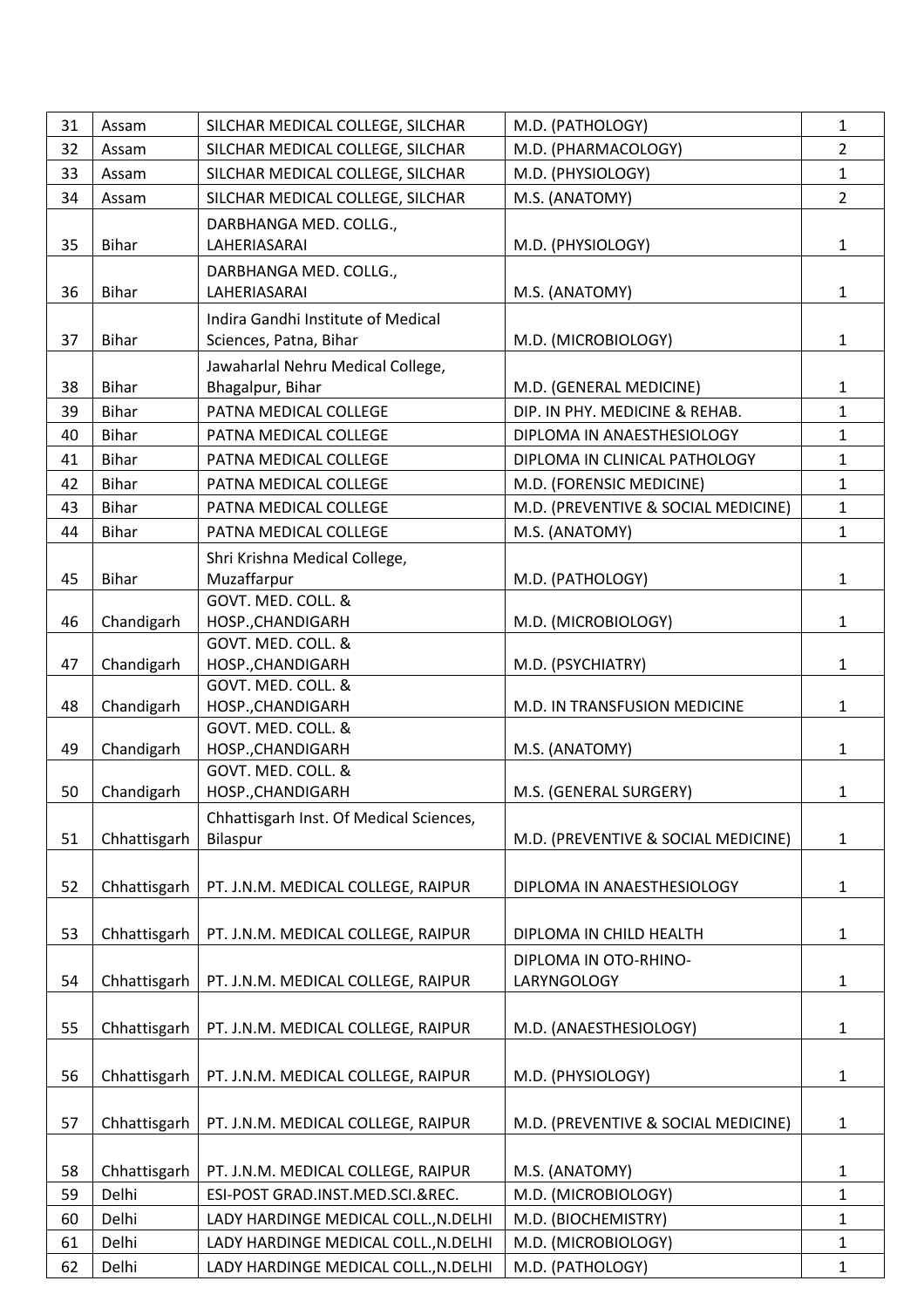| 63  | Delhi   | LADY HARDINGE MEDICAL COLL., N.DELHI   | M.D. (PHARMACOLOGY)                 | $\mathbf{1}$            |
|-----|---------|----------------------------------------|-------------------------------------|-------------------------|
| 64  | Delhi   | LADY HARDINGE MEDICAL COLL., N.DELHI   | M.D. (PHYSIOLOGY)                   | $\mathbf{1}$            |
| 65  | Delhi   | LADY HARDINGE MEDICAL COLL., N.DELHI   | M.S. (ANATOMY)                      | $\mathbf{1}$            |
| 66  | Delhi   | LADY HARDINGE MEDICAL COLL., N.DELHI   | M.S. (GENERAL SURGERY)              | $\mathbf{1}$            |
| 67  | Delhi   | LADY HARDINGE MEDICAL COLL., N.DELHI   | M.S. (ORTHOPAEDICS)                 | $\mathbf{1}$            |
|     |         | MAULANA AZAD MEDICAL COLL.,            |                                     |                         |
| 68  | Delhi   | N.DELHI                                | DIPLOMA IN ANAESTHESIOLOGY          | $\mathbf{1}$            |
|     |         | MAULANA AZAD MEDICAL COLL.,            |                                     |                         |
| 69  | Delhi   | N.DELHI                                | M.D. (GENERAL MEDICINE)             | $\mathbf{1}$            |
|     |         | MAULANA AZAD MEDICAL COLL.,            |                                     |                         |
| 70  | Delhi   | N.DELHI                                | M.D. (PHYSIOLOGY)                   | $\mathbf{1}$            |
| 71  | Delhi   | MAULANA AZAD MEDICAL COLL.,<br>N.DELHI | M.S. (OPHTHALMOLOGY)                | $\mathbf{1}$            |
|     |         | MAULANA AZAD MEDICAL COLL.,            |                                     |                         |
| 72  | Delhi   | N.DELHI                                | MD (DERM., VENE. & LEPROSY)         | $\mathbf{1}$            |
| 73  | Delhi   | NATIONAL INST. OF HEALTH & FW, DELHI   | DIPLOMA IN HEALTH ADMINISTRATION    | $\overline{2}$          |
| 74  | Delhi   | P.G.I.M.E.R., DR. R.M.L. HOSP., N.D.   | DIPLOMA IN OPHTHALMOLOGY            | $\mathbf{1}$            |
| 75  | Delhi   | UNIV. COLL. OF MED. SCIENCE, N.DELHI   | M.D. (FORENSIC MEDICINE)            | $\overline{2}$          |
| 76  | Delhi   | UNIV. COLL. OF MED. SCIENCE, N.DELHI   | M.D. (MICROBIOLOGY)                 | $\mathbf 1$             |
| 77  | Delhi   | UNIV. COLL. OF MED. SCIENCE, N.DELHI   | M.D. (PATHOLOGY)                    | $\mathbf{1}$            |
|     |         |                                        |                                     | $\overline{2}$          |
| 78  | Delhi   | UNIV. COLL. OF MED. SCIENCE, N.DELHI   | M.D. (PHYSIOLOGY)                   |                         |
| 79  | Delhi   | UNIV. COLL. OF MED. SCIENCE, N.DELHI   | M.S. (E.N.T.)                       | $\mathbf{1}$            |
| 80  | Delhi   | V.M.M.C. & S.J. HOSPITAL. N.DELHI      | M.D. (FORENSIC MEDICINE)            | $\mathbf{1}$            |
| 81  | Delhi   | V.M.M.C. & S.J. HOSPITAL. N.DELHI      | M.D. (GENERAL MEDICINE)             | $\mathbf{1}$            |
| 82  | Delhi   | V.M.M.C. & S.J. HOSPITAL. N.DELHI      | M.D. (PHARMACOLOGY)                 | $\mathbf{1}$            |
| 83  | Delhi   | V.M.M.C. & S.J. HOSPITAL. N.DELHI      | M.D. (PHYSIOLOGY)                   | $\mathbf{1}$            |
| 84  | Delhi   | V.M.M.C. & S.J. HOSPITAL. N.DELHI      | M.S. (ANATOMY)                      | $\mathbf{1}$            |
| 85  | Delhi   | VALLABHBHAI PATEL CHEST INST., DELHI   | M.D. (PHYSIOLOGY)                   | $\mathbf{1}$            |
| 86  | Goa     | GOA MEDICAL COLLEGE, PANAJI, GOA       | DIP. IN FORENSIC MEDICINE           | $\overline{2}$          |
| 87  | Goa     | GOA MEDICAL COLLEGE, PANAJI, GOA       | DIPLOMA IN ANAESTHESIOLOGY          | $\mathbf{1}$            |
| 88  | Goa     | GOA MEDICAL COLLEGE, PANAJI, GOA       | DIPLOMA IN CHILD HEALTH             | 1                       |
| 89  | Goa     | GOA MEDICAL COLLEGE, PANAJI, GOA       | M.D. (BIOCHEMISTRY)                 | 1                       |
| 90  | Goa     | GOA MEDICAL COLLEGE, PANAJI, GOA       | M.D. (FORENSIC MEDICINE)            | $\mathbf{1}$            |
| 91  | Goa     | GOA MEDICAL COLLEGE, PANAJI, GOA       | M.D. (PHARMACOLOGY)                 | $\mathbf 1$             |
| 92  | Goa     | GOA MEDICAL COLLEGE, PANAJI, GOA       | M.D. (PHYSIOLOGY)                   | $\mathbf{1}$            |
| 93  | Goa     | GOA MEDICAL COLLEGE, PANAJI, GOA       | M.S. (ANATOMY)                      | $\mathbf{1}$            |
| 94  | Gujarat | B.J. MEDICAL COLLEGE, AHMEDABAD        | DIP. IN PSYCHOLOGICAL MEDICINE      | $\mathbf{1}$            |
| 95  | Gujarat | B.J. MEDICAL COLLEGE, AHMEDABAD        | DIP.IN GYNAE. & OBST.               | $\mathbf{1}$            |
| 96  | Gujarat | B.J. MEDICAL COLLEGE, AHMEDABAD        | DIPLOMA IN ANAESTHESIOLOGY          | 3                       |
| 97  | Gujarat | B.J. MEDICAL COLLEGE, AHMEDABAD        | M.D. (BIOCHEMISTRY)                 | $\overline{2}$          |
| 98  | Gujarat | B.J. MEDICAL COLLEGE, AHMEDABAD        | M.D. (FORENSIC MEDICINE)            | $\overline{2}$          |
| 99  | Gujarat | B.J. MEDICAL COLLEGE, AHMEDABAD        | M.D. (GENERAL MEDICINE)             | 1                       |
| 100 | Gujarat | B.J. MEDICAL COLLEGE, AHMEDABAD        | M.D. (MICROBIOLOGY)                 | $\mathbf{1}$            |
| 101 | Gujarat | B.J. MEDICAL COLLEGE, AHMEDABAD        | M.D. (PAEDIATRICS)                  | $\mathbf{1}$            |
| 102 | Gujarat | B.J. MEDICAL COLLEGE, AHMEDABAD        | M.D. (PATHOLOGY)                    | 3                       |
| 103 | Gujarat | B.J. MEDICAL COLLEGE, AHMEDABAD        | M.D. (PHARMACOLOGY)                 | $\overline{2}$          |
| 104 | Gujarat | B.J. MEDICAL COLLEGE, AHMEDABAD        | M.D. (PHYSIOLOGY)                   | $\overline{\mathbf{4}}$ |
| 105 | Gujarat | B.J. MEDICAL COLLEGE, AHMEDABAD        | M.D. (PREVENTIVE & SOCIAL MEDICINE) | 3                       |
| 106 | Gujarat | B.J. MEDICAL COLLEGE, AHMEDABAD        | M.D. IN TRANSFUSION MEDICINE        | $\mathbf{1}$            |
|     |         |                                        |                                     |                         |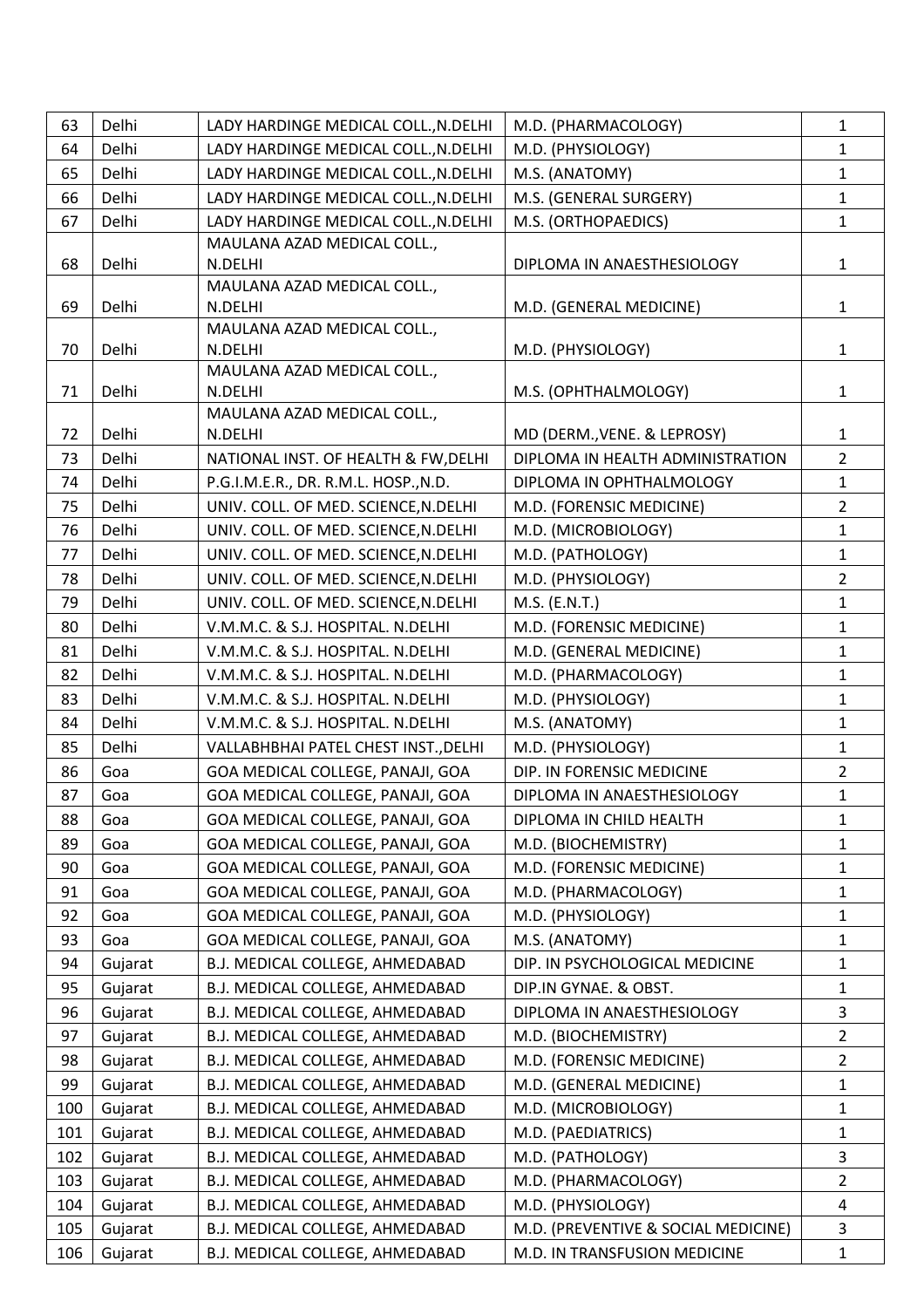| 107 | Gujarat | B.J. MEDICAL COLLEGE, AHMEDABAD             | M.S. (ANATOMY)                       | $\overline{2}$ |
|-----|---------|---------------------------------------------|--------------------------------------|----------------|
| 108 | Gujarat | B.J. MEDICAL COLLEGE, AHMEDABAD             | M.S. (E.N.T.)                        | $\mathbf{1}$   |
| 109 | Gujarat | B.J. MEDICAL COLLEGE, AHMEDABAD             | M.S. (GENERAL SURGERY)               | $\mathbf{1}$   |
| 110 | Gujarat | GOVERNMENT MEDICAL COLL., BARODA            | DIP. IN T.B. & CHEST DISEASES        | $\mathbf{1}$   |
| 111 | Gujarat | GOVERNMENT MEDICAL COLL., BARODA            | DIPLOMA IN PUBLIC HEALTH             | $2^{\circ}$    |
| 112 | Gujarat | GOVERNMENT MEDICAL COLL., BARODA            | M.D. (BIOCHEMISTRY)                  | $\mathbf{1}$   |
| 113 | Gujarat | GOVERNMENT MEDICAL COLL., BARODA            | M.D. (FORENSIC MEDICINE)             | $\mathbf{1}$   |
| 114 | Gujarat | GOVERNMENT MEDICAL COLL., BARODA            | M.D. (GENERAL MEDICINE)              | $\mathbf{1}$   |
| 115 | Gujarat | GOVERNMENT MEDICAL COLL., BARODA            | M.D. (PATHOLOGY)                     | $\mathbf{1}$   |
| 116 | Gujarat | GOVERNMENT MEDICAL COLL., BARODA            | M.D. (PHYSIOLOGY)                    | $\mathbf{1}$   |
| 117 | Gujarat | GOVERNMENT MEDICAL COLL., BARODA            | M.D. (PREVENTIVE & SOCIAL MEDICINE)  | $\mathbf{1}$   |
| 118 | Gujarat | GOVERNMENT MEDICAL COLL., BARODA            | M.S. (ANATOMY)                       | $2^{\circ}$    |
| 119 | Gujarat | GOVERNMENT MEDICAL COLL., BARODA            | M.S. (ORTHOPAEDICS)                  | $\mathbf{1}$   |
|     |         | GOVERNMENT MEDICAL COLLEGE,                 |                                      |                |
| 120 | Gujarat | <b>SURAT</b>                                | DIP. IN T.B. & CHEST DISEASES        | $\mathbf{1}$   |
|     |         | GOVERNMENT MEDICAL COLLEGE,                 |                                      |                |
| 121 | Gujarat | <b>SURAT</b>                                | DIP.IN MEDICAL RADIO-DIAGNOSIS       | $\mathbf{1}$   |
|     |         | GOVERNMENT MEDICAL COLLEGE,                 |                                      |                |
| 122 | Gujarat | <b>SURAT</b>                                | DIPLOMA IN ANAESTHESIOLOGY           | $\mathbf{1}$   |
| 123 | Gujarat | GOVERNMENT MEDICAL COLLEGE,<br><b>SURAT</b> | DIPLOMA IN CLINICAL PATHOLOGY        | $\mathbf{1}$   |
|     |         |                                             |                                      |                |
| 124 | Gujarat | GOVERNMENT MEDICAL COLLEGE,<br><b>SURAT</b> | DIPLOMA IN OTO-RHINO-<br>LARYNGOLOGY | $\mathbf{1}$   |
|     |         | GOVERNMENT MEDICAL COLLEGE,                 |                                      |                |
| 125 | Gujarat | <b>SURAT</b>                                | M.D. (FORENSIC MEDICINE)             | $\mathbf{1}$   |
|     |         | GOVERNMENT MEDICAL COLLEGE,                 |                                      |                |
| 126 | Gujarat | <b>SURAT</b>                                | M.D. (OBST. & GYNAE.)                | $\mathbf{1}$   |
|     |         | GOVERNMENT MEDICAL COLLEGE,                 |                                      |                |
| 127 | Gujarat | <b>SURAT</b>                                | M.D. (PATHOLOGY)                     | $\mathbf{1}$   |
| 128 |         | GOVERNMENT MEDICAL COLLEGE,                 |                                      |                |
|     | Gujarat | <b>SURAT</b><br>GOVERNMENT MEDICAL COLLEGE, | M.D. (PHARMACOLOGY)                  | 1              |
| 129 | Gujarat | <b>SURAT</b>                                | M.D. (PHYSIOLOGY)                    | 3              |
|     |         | GOVERNMENT MEDICAL COLLEGE,                 |                                      |                |
| 130 | Gujarat | <b>SURAT</b>                                | M.D. (PREVENTIVE & SOCIAL MEDICINE)  | $\mathbf{1}$   |
|     |         | GOVERNMENT MEDICAL COLLEGE,                 |                                      |                |
| 131 | Gujarat | <b>SURAT</b>                                | M.D. IN TRANSFUSION MEDICINE         | $\mathbf{1}$   |
|     |         | GOVERNMENT MEDICAL COLLEGE,                 |                                      |                |
| 132 | Gujarat | <b>SURAT</b>                                | M.S. (ANATOMY)                       | $\overline{2}$ |
| 133 | Gujarat | GOVERNMENT MEDICAL COLLEGE,<br><b>SURAT</b> | M.S. (GENERAL SURGERY)               | $\mathbf{1}$   |
| 134 | Gujarat | GOVT. MED. COLLEGE, BHAVNAGAR               | DIP. IN COMMUNITY MEDICINE           | $\mathbf{1}$   |
| 135 | Gujarat | GOVT. MED. COLLEGE, BHAVNAGAR               | M.D. (ANAESTHESIOLOGY)               | $\mathbf{1}$   |
| 136 | Gujarat | GOVT. MED. COLLEGE, BHAVNAGAR               | M.D. (FORENSIC MEDICINE)             | $\overline{2}$ |
| 137 |         |                                             |                                      | $\overline{2}$ |
|     | Gujarat | GOVT. MED. COLLEGE, BHAVNAGAR               | M.D. (PATHOLOGY)                     |                |
| 138 | Gujarat | GOVT. MED. COLLEGE, BHAVNAGAR               | M.D. (PHARMACOLOGY)                  | $\mathbf{1}$   |
| 139 | Gujarat | GOVT. MED. COLLEGE, BHAVNAGAR               | M.D. (PHYSIOLOGY)                    | 3              |
| 140 | Gujarat | GOVT. MED. COLLEGE, BHAVNAGAR               | M.D. (PREVENTIVE & SOCIAL MEDICINE)  | $2^{\circ}$    |
| 141 | Gujarat | GOVT. MED. COLLEGE, BHAVNAGAR               | M.D. (PSYCHIATRY)                    | $\mathbf{1}$   |
| 142 | Gujarat | GOVT. MED. COLLEGE, BHAVNAGAR               | M.S. (ANATOMY)                       | $\overline{2}$ |
| 143 | Gujarat | Pt.DEENDAYAL UPAD.MED.COLL, RAJKOT          | DIPLOMA IN OPHTHALMOLOGY             | $\mathbf{1}$   |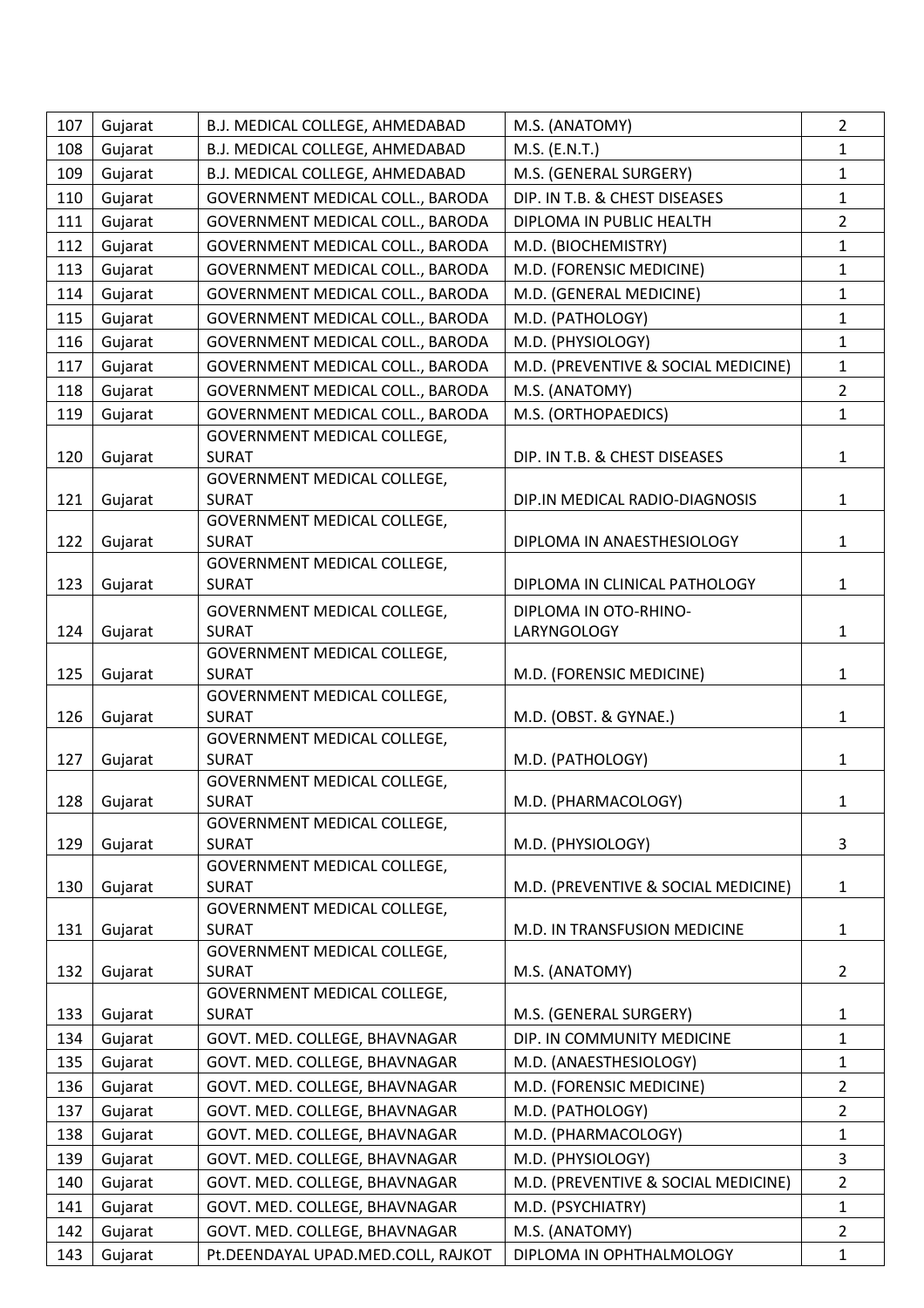| 144 | Gujarat  | Pt.DEENDAYAL UPAD.MED.COLL, RAJKOT  | DIPLOMA IN ORTHOPAEDICS             | $\mathbf{1}$   |
|-----|----------|-------------------------------------|-------------------------------------|----------------|
| 145 | Gujarat  | Pt.DEENDAYAL UPAD.MED.COLL, RAJKOT  | M.D. (FORENSIC MEDICINE)            | $\mathbf{1}$   |
| 146 | Gujarat  | Pt.DEENDAYAL UPAD.MED.COLL, RAJKOT  | M.D. (MICROBIOLOGY)                 | $\overline{2}$ |
| 147 | Gujarat  | Pt.DEENDAYAL UPAD.MED.COLL, RAJKOT  | M.D. (PATHOLOGY)                    | $\mathbf{1}$   |
| 148 | Gujarat  | Pt.DEENDAYAL UPAD.MED.COLL, RAJKOT  | M.D. (PHYSIOLOGY)                   | $\mathbf{1}$   |
| 149 | Gujarat  | Pt.DEENDAYAL UPAD.MED.COLL, RAJKOT  | M.D. (PREVENTIVE & SOCIAL MEDICINE) | 3              |
| 150 | Gujarat  | Pt.DEENDAYAL UPAD.MED.COLL, RAJKOT  | M.S. (ANATOMY)                      | $\overline{2}$ |
| 151 | Gujarat  | SHRI M.P. SHAH MED. COLL., JAMNAGAR | DIP.IN GYNAE. & OBST.               | $\mathbf{1}$   |
| 152 | Gujarat  | SHRI M.P. SHAH MED. COLL., JAMNAGAR | M.D. (ANAESTHESIOLOGY)              | 3              |
| 153 | Gujarat  | SHRI M.P. SHAH MED. COLL., JAMNAGAR | M.D. (FORENSIC MEDICINE)            | $\mathbf{1}$   |
| 154 | Gujarat  | SHRI M.P. SHAH MED. COLL., JAMNAGAR | M.D. (MICROBIOLOGY)                 | $\mathbf{1}$   |
| 155 | Gujarat  | SHRI M.P. SHAH MED. COLL., JAMNAGAR | M.D. (PATHOLOGY)                    | $\mathbf{1}$   |
| 156 | Gujarat  | SHRI M.P. SHAH MED. COLL., JAMNAGAR | M.D. (PHARMACOLOGY)                 | $\mathbf{1}$   |
| 157 | Gujarat  | SHRI M.P. SHAH MED. COLL., JAMNAGAR | M.D. (PHYSIOLOGY)                   | $\overline{2}$ |
| 158 | Gujarat  | SHRI M.P. SHAH MED. COLL., JAMNAGAR | M.D. (PREVENTIVE & SOCIAL MEDICINE) | $\mathbf{1}$   |
| 159 | Gujarat  | SHRI M.P. SHAH MED. COLL., JAMNAGAR | M.S. (ANATOMY)                      | $\overline{2}$ |
| 160 | Gujarat  | SHRI M.P. SHAH MED. COLL., JAMNAGAR | M.S. (GENERAL SURGERY)              | $\mathbf 1$    |
| 161 | Haryana  | PT. B.D.SHARMA PGIMS., ROHTAK       | DIP. IN T.B. & CHEST DISEASES       | $\mathbf{1}$   |
| 162 | Haryana  | PT. B.D.SHARMA PGIMS., ROHTAK       | DIPLOMA IN OPHTHALMOLOGY            | $\overline{2}$ |
| 163 | Haryana  | PT. B.D.SHARMA PGIMS., ROHTAK       | M.D. (BIOCHEMISTRY)                 | $\mathbf 1$    |
| 164 | Haryana  | PT. B.D.SHARMA PGIMS., ROHTAK       | M.D. (FORENSIC MEDICINE)            | $\mathbf 1$    |
| 165 | Haryana  | PT. B.D.SHARMA PGIMS., ROHTAK       | M.D. (GENERAL MEDICINE)             | $\mathbf{1}$   |
| 166 | Haryana  | PT. B.D.SHARMA PGIMS., ROHTAK       | M.D. (OBST. & GYNAE.)               | $\mathbf 1$    |
| 167 | Haryana  | PT. B.D.SHARMA PGIMS., ROHTAK       | M.D. (PATHOLOGY)                    | $\mathbf{1}$   |
| 168 | Haryana  | PT. B.D.SHARMA PGIMS., ROHTAK       | M.D. (PHARMACOLOGY)                 | $\mathbf{1}$   |
| 169 | Haryana  | PT. B.D.SHARMA PGIMS., ROHTAK       | M.D. (PHYSIOLOGY)                   | $\mathbf{1}$   |
| 170 | Haryana  | PT. B.D.SHARMA PGIMS., ROHTAK       | M.D. (PREVENTIVE & SOCIAL MEDICINE) | $\overline{2}$ |
| 171 | Haryana  | PT. B.D.SHARMA PGIMS., ROHTAK       | M.D. (PSYCHIATRY)                   | $\mathbf{1}$   |
| 172 | Haryana  | PT. B.D.SHARMA PGIMS., ROHTAK       | M.D. (RADIO-THERAPY)                | $\mathbf{1}$   |
| 173 | Haryana  | PT. B.D.SHARMA PGIMS., ROHTAK       | M.S. (ANATOMY)                      | $\mathbf{1}$   |
| 174 | Haryana  | PT. B.D.SHARMA PGIMS., ROHTAK       | M.S. (GENERAL SURGERY)              | $\mathbf{1}$   |
|     | Himachal |                                     |                                     |                |
| 175 | Pradesh  | DR. R.P.G. MEDICAL COLLEGE, TANDA   | M.D. (MICROBIOLOGY)                 | $\mathbf{1}$   |
|     | Himachal |                                     |                                     |                |
| 176 | Pradesh  | DR. R.P.G. MEDICAL COLLEGE, TANDA   | M.D. (OBST. & GYNAE.)               | $\mathbf{1}$   |
|     | Himachal |                                     |                                     |                |
| 177 | Pradesh  | DR. R.P.G. MEDICAL COLLEGE, TANDA   | M.D. (PATHOLOGY)                    | $\mathbf{1}$   |
|     | Himachal |                                     |                                     |                |
| 178 | Pradesh  | DR. R.P.G. MEDICAL COLLEGE, TANDA   | M.D. (PREVENTIVE & SOCIAL MEDICINE) | $\mathbf{1}$   |
|     | Himachal |                                     |                                     |                |
| 179 | Pradesh  | DR. R.P.G. MEDICAL COLLEGE, TANDA   | M.S. (GENERAL SURGERY)              | $\mathbf{1}$   |
|     | Himachal |                                     |                                     |                |
| 180 | Pradesh  | DR. R.P.G. MEDICAL COLLEGE, TANDA   | M.S. (ORTHOPAEDICS)                 | $\mathbf{1}$   |
|     | Himachal |                                     |                                     |                |
| 181 | Pradesh  | INDRA GANDHI MED. COLL., SHIMLA     | M.D. (PREVENTIVE & SOCIAL MEDICINE) | $\overline{2}$ |
|     | Himachal |                                     |                                     |                |
| 182 | Pradesh  | INDRA GANDHI MED. COLL., SHIMLA     | M.S. (ANATOMY)                      | $\mathbf{1}$   |
|     | Himachal |                                     |                                     |                |
| 183 | Pradesh  | INDRA GANDHI MED. COLL., SHIMLA     | M.S. (GENERAL SURGERY)              | $\mathbf{1}$   |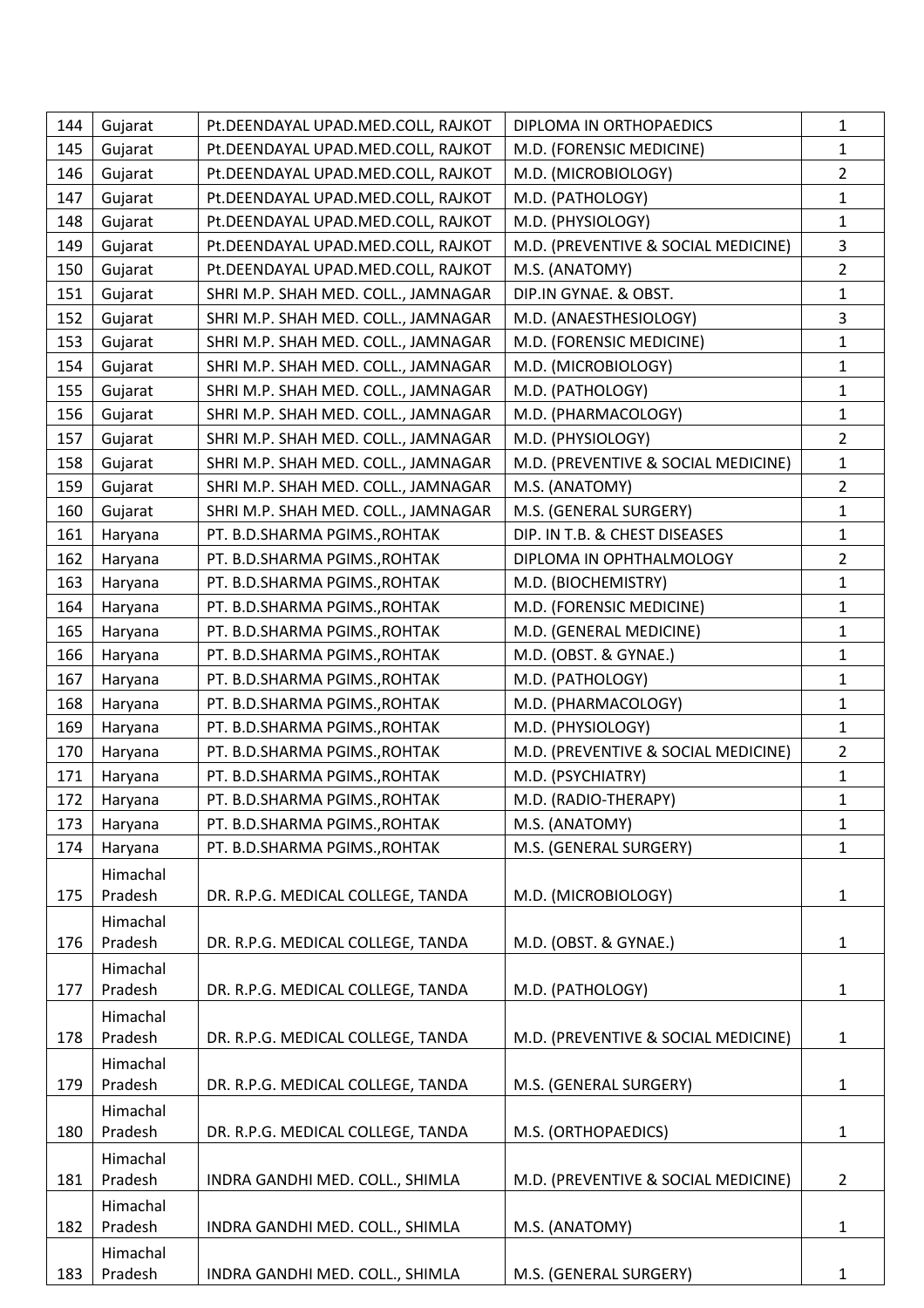| 184 | Jharkhand | CENTRAL INST. OF PSYCHIATRY, RANCHI                 | DIP. IN PSYCHOLOGICAL MEDICINE      | 3              |
|-----|-----------|-----------------------------------------------------|-------------------------------------|----------------|
|     |           | M.G.M. MEDICAL COLLEGE,                             |                                     |                |
| 185 | Jharkhand | <b>JAMSHEDPUR</b>                                   | DIPLOMA IN CHILD HEALTH             | $\mathbf{1}$   |
|     |           | M.G.M. MEDICAL COLLEGE,                             |                                     |                |
| 186 | Jharkhand | <b>JAMSHEDPUR</b>                                   | M.D. (PHARMACOLOGY)                 | $\mathbf{1}$   |
|     |           | M.G.M. MEDICAL COLLEGE,                             |                                     |                |
| 187 | Jharkhand | <b>JAMSHEDPUR</b>                                   | M.D. (PHYSIOLOGY)                   | $\mathbf{1}$   |
|     |           | M.G.M. MEDICAL COLLEGE,                             |                                     |                |
| 188 | Jharkhand | <b>JAMSHEDPUR</b>                                   | M.S. (ANATOMY)                      | $\mathbf{1}$   |
| 189 | Jharkhand | RAJENDRA INST. OF MED. SC., RANCHI                  | DIP. IN TROPICAL MEDICINE & HYGINE  | $\overline{2}$ |
| 190 | Jharkhand | RAJENDRA INST. OF MED. SC., RANCHI                  | DIPLOMA IN CLINICAL PATHOLOGY       | 3              |
| 191 | Jharkhand | RAJENDRA INST. OF MED. SC., RANCHI                  | DIPLOMA IN OPHTHALMOLOGY            | $\mathbf{1}$   |
| 192 | Jharkhand | RAJENDRA INST. OF MED. SC., RANCHI                  | M.D. (MICROBIOLOGY)                 | $\mathbf{1}$   |
| 193 | Jharkhand | RAJENDRA INST. OF MED. SC., RANCHI                  | M.D. (PATHOLOGY)                    | $\mathbf{1}$   |
| 194 | Jharkhand | RAJENDRA INST. OF MED. SC., RANCHI                  | M.S. (GENERAL SURGERY)              | $\mathbf{1}$   |
| 195 | Jharkhand | RAJENDRA INST. OF MED. SC., RANCHI                  | M.S. (OPHTHALMOLOGY)                | $\mathbf{1}$   |
|     |           | <b>BANGALORE MEDICAL COLL.,</b>                     |                                     |                |
| 196 | Karnataka | <b>BANGALORE</b>                                    | DIP IN OPHTHALMIC MED. & SURG.      | $\mathbf{1}$   |
|     |           |                                                     |                                     |                |
|     |           | <b>BANGALORE MEDICAL COLL.,</b>                     |                                     |                |
| 197 | Karnataka | <b>BANGALORE</b>                                    | DIP. IN FORENSIC MEDICINE           | $\mathbf{1}$   |
|     |           | <b>BANGALORE MEDICAL COLL.,</b>                     |                                     |                |
| 198 | Karnataka | <b>BANGALORE</b>                                    | DIP. IN MEDICAL RADIO-THERAPY       | $\mathbf{1}$   |
|     |           | <b>BANGALORE MEDICAL COLL.,</b>                     |                                     |                |
| 199 | Karnataka | <b>BANGALORE</b>                                    | DIPLOMA IN ANAESTHESIOLOGY          | $\overline{2}$ |
|     |           | <b>BANGALORE MEDICAL COLL.,</b>                     |                                     |                |
| 200 | Karnataka | <b>BANGALORE</b>                                    | M.D. (BIOCHEMISTRY)                 | $\mathbf{1}$   |
|     |           | <b>BANGALORE MEDICAL COLL.,</b>                     |                                     |                |
| 201 | Karnataka | <b>BANGALORE</b>                                    | M.D. (FORENSIC MEDICINE)            | $\overline{2}$ |
|     |           | <b>BANGALORE MEDICAL COLL.,</b>                     |                                     |                |
| 202 | Karnataka | <b>BANGALORE</b>                                    | M.D. (PHARMACOLOGY)                 | 1              |
|     |           | <b>BANGALORE MEDICAL COLL.,</b>                     |                                     |                |
| 203 | Karnataka | <b>BANGALORE</b>                                    | M.D. (PREVENTIVE & SOCIAL MEDICINE) | 1              |
|     |           |                                                     |                                     |                |
|     | Karnataka | <b>BANGALORE MEDICAL COLL.,</b><br><b>BANGALORE</b> |                                     |                |
| 204 |           |                                                     | M.D. (PSYCHIATRY)                   | 1              |
|     |           | <b>BANGALORE MEDICAL COLL.,</b>                     |                                     |                |
| 205 | Karnataka | <b>BANGALORE</b>                                    | M.S. (ANATOMY)                      | $\mathbf{1}$   |
|     |           | <b>BANGALORE MEDICAL COLL.,</b>                     |                                     |                |
| 206 | Karnataka | <b>BANGALORE</b>                                    | M.S. (E.N.T.)                       | 1              |
|     |           | <b>BANGALORE MEDICAL COLL.,</b>                     |                                     |                |
| 207 | Karnataka | <b>BANGALORE</b>                                    | MD (DERM., VENE. & LEPROSY)         | 1              |
|     |           | Belgaum Institute of Medical Sciences,              |                                     |                |
| 208 | Karnataka | Belgaum                                             | M.D. (BIOCHEMISTRY)                 | $\mathbf{1}$   |
|     |           | Belgaum Institute of Medical Sciences,              |                                     |                |
| 209 | Karnataka | Belgaum                                             | M.D. (FORENSIC MEDICINE)            | $\mathbf{1}$   |
|     |           | Belgaum Institute of Medical Sciences,              |                                     |                |
| 210 | Karnataka | Belgaum                                             | M.D. (MICROBIOLOGY)                 | 1              |
|     |           |                                                     |                                     |                |
| 211 | Karnataka | Belgaum Institute of Medical Sciences,<br>Belgaum   | M.D. (PHYSIOLOGY)                   | 1              |
|     |           |                                                     |                                     |                |
|     |           | Belgaum Institute of Medical Sciences,              |                                     |                |
| 212 | Karnataka | Belgaum                                             | M.D. (PREVENTIVE & SOCIAL MEDICINE) | 1              |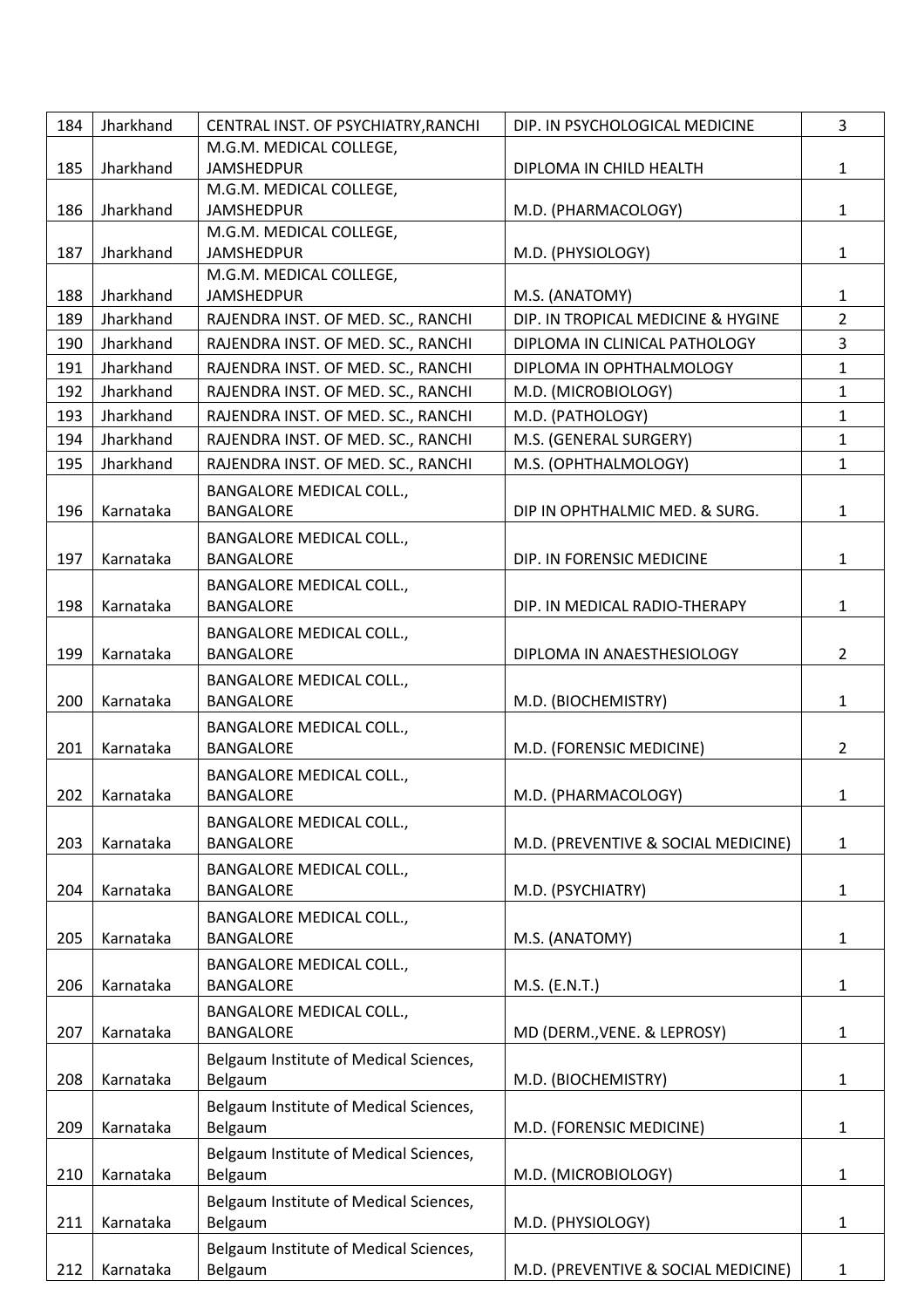|     |           | Belgaum Institute of Medical Sciences,     |                                     |                |
|-----|-----------|--------------------------------------------|-------------------------------------|----------------|
| 213 | Karnataka | Belgaum                                    | M.S. (ANATOMY)                      | 1              |
| 214 | Karnataka | Bidar Institute of Medical Sciences, Bidar | M.D. (BIOCHEMISTRY)                 | $\mathbf{1}$   |
| 215 | Karnataka | Bidar Institute of Medical Sciences, Bidar | M.D. (FORENSIC MEDICINE)            | $\mathbf{1}$   |
| 216 | Karnataka | Bidar Institute of Medical Sciences, Bidar | M.D. (PHARMACOLOGY)                 | $\mathbf{1}$   |
| 217 | Karnataka | Bidar Institute of Medical Sciences, Bidar | M.D. (PHYSIOLOGY)                   | $\mathbf{1}$   |
| 218 | Karnataka | Bidar Institute of Medical Sciences, Bidar | M.S. (ANATOMY)                      | $\mathbf{1}$   |
| 219 | Karnataka | E.S.I.- P.G.I.M.S.R., BANGLORE             | M.D. (BIOCHEMISTRY)                 | $\mathbf{1}$   |
|     |           | Hassan Institute of Medical Sciences,      |                                     |                |
| 220 | Karnataka | Hassan                                     | M.S. (ANATOMY)                      | 1              |
| 221 | Karnataka | KARNATAKA INSTT. OF MED. SCI. HUBLI        | DIP IN OPHTHALMIC MED. & SURG.      | $\mathbf{1}$   |
| 222 | Karnataka | KARNATAKA INSTT. OF MED. SCI. HUBLI        | DIPLOMA IN CLINICAL PATHOLOGY       | 3              |
| 223 | Karnataka | KARNATAKA INSTT. OF MED. SCI. HUBLI        | M.D. (FORENSIC MEDICINE)            | $\mathbf{1}$   |
| 224 | Karnataka | KARNATAKA INSTT. OF MED. SCI. HUBLI        | M.D. (PHARMACOLOGY)                 | $\mathbf{1}$   |
| 225 | Karnataka | KARNATAKA INSTT. OF MED. SCI. HUBLI        | M.D. (PHYSIOLOGY)                   | 3              |
| 226 | Karnataka | KARNATAKA INSTT. OF MED. SCI. HUBLI        | M.S. (ANATOMY)                      | $\mathbf{1}$   |
| 227 | Karnataka | KARNATAKA INSTT. OF MED. SCI. HUBLI        | M.S. (E.N.T.)                       | $\mathbf{1}$   |
| 228 | Karnataka | KIDWAI MEMORIAL INST. OF ONCOLOGY          | DIP. IN MEDICAL RADIO-THERAPY       | 1              |
|     |           | Mandya Institute of Medical Sciences,      |                                     |                |
| 229 | Karnataka | Mandya                                     | M.D. (BIOCHEMISTRY)                 | 1              |
|     |           | Mandya Institute of Medical Sciences,      |                                     |                |
| 230 | Karnataka | Mandya                                     | M.D. (FORENSIC MEDICINE)            | 1              |
|     |           | Mandya Institute of Medical Sciences,      |                                     |                |
| 231 | Karnataka | Mandya                                     | M.D. (PHARMACOLOGY)                 | 1              |
| 232 | Karnataka | MYSORE MED.COLL.& RES.INST., MYSORE        | DIPLOMA IN ORTHOPAEDICS             | $\mathbf{1}$   |
| 233 | Karnataka | MYSORE MED.COLL.& RES.INST., MYSORE        | M.D. (BIOCHEMISTRY)                 | $\mathbf{1}$   |
| 234 | Karnataka | MYSORE MED.COLL.& RES.INST., MYSORE        | M.D. (PHARMACOLOGY)                 | $\mathbf{1}$   |
| 235 | Karnataka | MYSORE MED.COLL.& RES.INST., MYSORE        | M.D. (PHYSIOLOGY)                   | $\mathbf{1}$   |
|     |           | Raichur Institute of Medical Sciences,     |                                     |                |
| 236 | Karnataka | Raichur                                    | M.D. (BIOCHEMISTRY)                 | 1              |
|     |           | Raichur Institute of Medical Sciences,     |                                     |                |
| 237 | Karnataka | Raichur                                    | M.D. (FORENSIC MEDICINE)            | 1              |
|     |           | Raichur Institute of Medical Sciences,     |                                     |                |
| 238 | Karnataka | Raichur                                    | M.D. (MICROBIOLOGY)                 | $\mathbf{1}$   |
|     |           | Raichur Institute of Medical Sciences,     |                                     |                |
| 239 | Karnataka | Raichur                                    | M.D. (PHYSIOLOGY)                   | 1              |
|     |           | Raichur Institute of Medical Sciences,     |                                     |                |
| 240 | Karnataka | Raichur                                    | M.D. (PREVENTIVE & SOCIAL MEDICINE) | 1              |
|     |           | Shimoga Institute of Medical Science,      |                                     |                |
| 241 | Karnataka | Shimoga                                    | M.D. (FORENSIC MEDICINE)            | 1              |
|     |           | Shimoga Institute of Medical Science,      |                                     |                |
| 242 | Karnataka | Shimoga                                    | M.D. (MICROBIOLOGY)                 | 1              |
|     |           | Shimoga Institute of Medical Science,      |                                     |                |
| 243 | Karnataka | Shimoga                                    | M.S. (ANATOMY)                      | 1              |
| 244 | Karnataka | VIJAYNAGAR INST. OF M.S., BELLARY          | DIPLOMA IN ANAESTHESIOLOGY          | $\mathbf{1}$   |
| 245 | Karnataka | VIJAYNAGAR INST. OF M.S., BELLARY          | DIPLOMA IN CLINICAL PATHOLOGY       | $\mathbf{1}$   |
| 246 | Karnataka | VIJAYNAGAR INST. OF M.S., BELLARY          | DIPLOMA IN OPHTHALMOLOGY            | 1              |
|     |           |                                            | DIPLOMA IN OTO-RHINO-               |                |
| 247 | Karnataka | VIJAYNAGAR INST. OF M.S., BELLARY          | LARYNGOLOGY                         | $\overline{2}$ |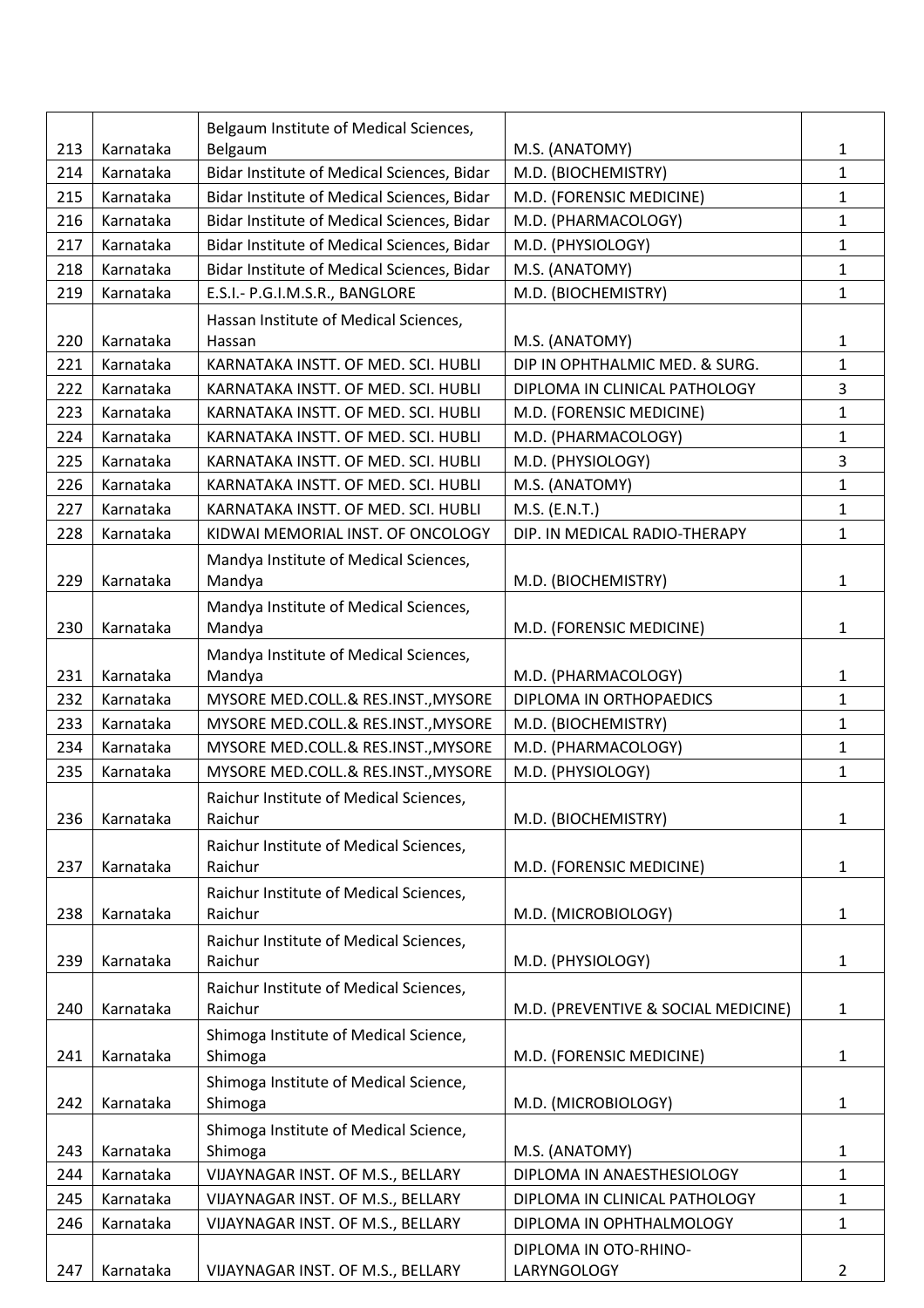| 248 | Karnataka | VIJAYNAGAR INST. OF M.S., BELLARY              | M.D. (MICROBIOLOGY)                      | $\mathbf{1}$   |
|-----|-----------|------------------------------------------------|------------------------------------------|----------------|
| 249 | Karnataka | VIJAYNAGAR INST. OF M.S., BELLARY              | M.D. (PHYSIOLOGY)                        | $\mathbf{1}$   |
| 250 | Karnataka | VIJAYNAGAR INST. OF M.S., BELLARY              | M.S. (ANATOMY)                           | $\mathbf{1}$   |
| 251 | Karnataka | VIJAYNAGAR INST. OF M.S., BELLARY              | M.S. (E.N.T.)                            | $\mathbf{1}$   |
| 252 | Kerala    | <b>GOVERMENT MEDICAL COLLEGE,</b><br>Kozhikode | DIPLOMA IN CLINICAL PATHOLOGY            | $\mathbf{1}$   |
| 253 | Kerala    | GOVERMENT MEDICAL COLLEGE,<br>Kozhikode        | DIPLOMA IN OPHTHALMOLOGY                 | $\mathbf{1}$   |
| 254 | Kerala    | GOVERMENT MEDICAL COLLEGE,<br>Kozhikode        | DIPLOMA IN ORTHOPAEDICS                  | $\mathbf{1}$   |
| 255 | Kerala    | GOVERMENT MEDICAL COLLEGE,<br>Kozhikode        | DIPLOMA IN OTO-RHINO-<br>LARYNGOLOGY     | $\mathbf{1}$   |
| 256 | Kerala    | GOVERMENT MEDICAL COLLEGE,<br>Kozhikode        | M.D. (BIOCHEMISTRY)                      | $\mathbf{1}$   |
| 257 | Kerala    | GOVERMENT MEDICAL COLLEGE,<br>Kozhikode        | M.D. (FORENSIC MEDICINE)                 | $\mathbf{1}$   |
| 258 | Kerala    | GOVERMENT MEDICAL COLLEGE,<br>Kozhikode        | M.D. (OBST. & GYNAE.)                    | $\mathbf{1}$   |
| 259 | Kerala    | GOVERMENT MEDICAL COLLEGE,<br>Kozhikode        | M.D. (PHARMACOLOGY)                      | $\mathbf{1}$   |
| 260 | Kerala    | GOVERMENT MEDICAL COLLEGE,<br>Kozhikode        | M.D. (TUBERCULOSIS & RESP.<br>DISEASES)  | $\mathbf{1}$   |
| 261 | Kerala    | GOVERMENT MEDICAL COLLEGE,<br>Kozhikode        | M.S. (ANATOMY)                           | $\overline{2}$ |
| 262 | Kerala    | GOVERMENT MEDICAL COLLEGE,<br>Kozhikode        | M.S. (GENERAL SURGERY)                   | $\mathbf{1}$   |
| 263 | Kerala    | GOVT.<br>MED.COLL, THIRUVANANTHAPURAM          | DIP. IN MEDICAL RADIO-THERAPY            | $\mathbf{1}$   |
| 264 | Kerala    | GOVT.<br>MED.COLL, THIRUVANANTHAPURAM          | DIPLOMA IN ANAESTHESIOLOGY               | 1              |
| 265 | Kerala    | GOVT.<br>MED.COLL, THIRUVANANTHAPURAM          | DIPLOMA IN CHILD HEALTH                  | $\mathbf{1}$   |
| 266 | Kerala    | GOVT.<br>MED.COLL, THIRUVANANTHAPURAM          | DIPLOMA IN CLINICAL PATHOLOGY            | $\overline{2}$ |
| 267 | Kerala    | GOVT.<br>MED.COLL, THIRUVANANTHAPURAM          | DIPLOMA IN ORTHOPAEDICS                  | $\mathbf{1}$   |
| 268 | Kerala    | GOVT.<br>MED.COLL, THIRUVANANTHAPURAM          | DIPLOMA IN PUBLIC HEALTH                 | $\mathbf{1}$   |
| 269 | Kerala    | GOVT.<br>MED.COLL, THIRUVANANTHAPURAM          | M.D. (BIOCHEMISTRY)                      | $\overline{2}$ |
| 270 | Kerala    | GOVT.<br>MED.COLL, THIRUVANANTHAPURAM          | M.D. (FORENSIC MEDICINE)                 | $\mathbf{1}$   |
| 271 | Kerala    | GOVT.<br>MED.COLL, THIRUVANANTHAPURAM          | M.D. (MICROBIOLOGY)                      | $\mathbf{1}$   |
| 272 | Kerala    | GOVT.<br>MED.COLL, THIRUVANANTHAPURAM          | M.D. (PHYSICAL MED. &<br>REHABILITATION) | $\mathbf{1}$   |
| 273 | Kerala    | GOVT.<br>MED.COLL, THIRUVANANTHAPURAM          | M.D. (PREVENTIVE & SOCIAL MEDICINE)      | $\mathbf{1}$   |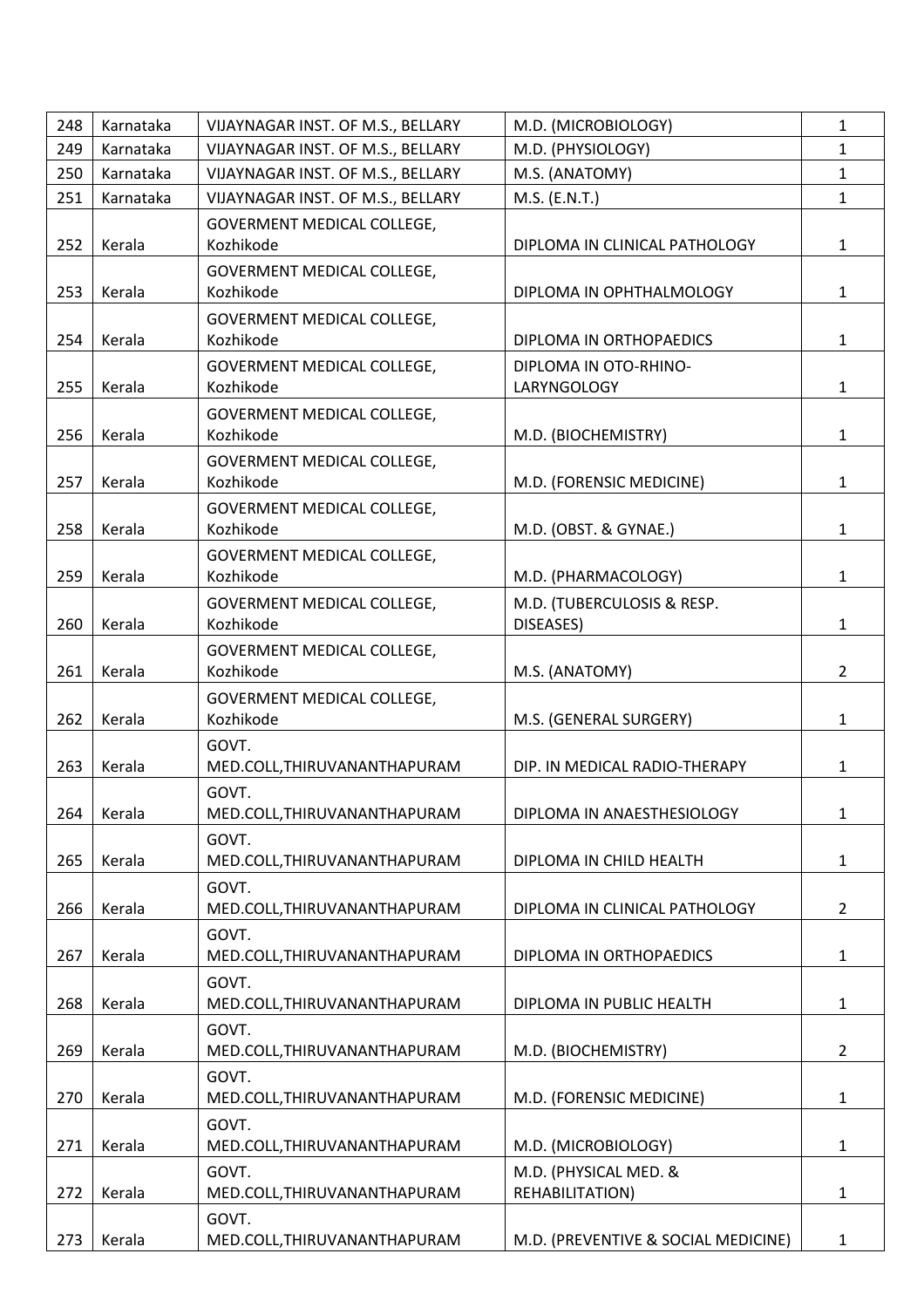| 274 | Kerala            | GOVT.<br>MED.COLL, THIRUVANANTHAPURAM | M.S. (ANATOMY)                      | $\mathbf{1}$   |
|-----|-------------------|---------------------------------------|-------------------------------------|----------------|
| 275 | Kerala            | GOVT.<br>MED.COLL, THIRUVANANTHAPURAM | M.S. (E.N.T.)                       | $\mathbf{1}$   |
|     |                   | GOVT.                                 |                                     |                |
| 276 | Kerala            | MED.COLL, THIRUVANANTHAPURAM          | M.S. (GENERAL SURGERY)              | $\overline{2}$ |
| 277 | Kerala            | GOVT. MEDICAL COLLEGE, KOTTAYAM       | M.D. (FORENSIC MEDICINE)            | $\mathbf{1}$   |
| 278 | Kerala            | GOVT. MEDICAL COLLEGE, KOTTAYAM       | M.D. (PHARMACOLOGY)                 | $\mathbf{1}$   |
| 279 | Kerala            | GOVT. MEDICAL COLLEGE, KOTTAYAM       | M.S. (ANATOMY)                      | $\mathbf{1}$   |
| 280 | Kerala            | GOVT. MEDICAL COLLEGE, THRISSUR       | M.D. (ANAESTHESIOLOGY)              | $\mathbf{1}$   |
| 281 | Kerala            | GOVT. MEDICAL COLLEGE, THRISSUR       | M.D. (BIOCHEMISTRY)                 | $\mathbf{1}$   |
| 282 | Kerala            | GOVT. MEDICAL COLLEGE, THRISSUR       | M.D. (MICROBIOLOGY)                 | $\mathbf{1}$   |
| 283 | Kerala            | GOVT. MEDICAL COLLEGE, THRISSUR       | M.D. (PATHOLOGY)                    | $\overline{2}$ |
| 284 | Kerala            | GOVT. MEDICAL COLLEGE, THRISSUR       | M.D. (PHYSIOLOGY)                   | $\overline{2}$ |
| 285 | Kerala            | GOVT. MEDICAL COLLEGE, THRISSUR       | M.S. (ANATOMY)                      | $\mathbf{1}$   |
| 286 | Kerala            | T.D. MEDICAL COLLEGE, ALAPPUZHA       | M.D. (FORENSIC MEDICINE)            | $\mathbf{1}$   |
| 287 | Kerala            | T.D. MEDICAL COLLEGE, ALAPPUZHA       | M.S. (ANATOMY)                      | $\mathbf{1}$   |
|     | Madhya            |                                       |                                     |                |
| 288 | Pradesh           | GAJA RAJA MEDICAL COLLEGE, GWALIOR    | DIP IN OPHTHALMIC MED. & SURG.      | $\mathbf{1}$   |
|     | Madhya            |                                       |                                     |                |
| 289 | Pradesh           | GAJA RAJA MEDICAL COLLEGE, GWALIOR    | DIP.IN GYNAE. & OBST.               | $\mathbf{1}$   |
|     | Madhya            |                                       |                                     |                |
| 290 | Pradesh           | GAJA RAJA MEDICAL COLLEGE, GWALIOR    | DIPLOMA IN ANAESTHESIOLOGY          | $\overline{2}$ |
|     | Madhya            |                                       | DIPLOMA IN OTO-RHINO-               |                |
| 291 | Pradesh           | GAJA RAJA MEDICAL COLLEGE, GWALIOR    | LARYNGOLOGY                         | $\overline{2}$ |
|     | Madhya            |                                       |                                     |                |
| 292 | Pradesh           | GAJA RAJA MEDICAL COLLEGE, GWALIOR    | M.D. (ANAESTHESIOLOGY)              | $\mathbf{1}$   |
|     | Madhya            |                                       |                                     |                |
| 293 | Pradesh           | GAJA RAJA MEDICAL COLLEGE, GWALIOR    | M.D. (PREVENTIVE & SOCIAL MEDICINE) | 1              |
|     | Madhya            |                                       |                                     |                |
| 294 | Pradesh           | GAJA RAJA MEDICAL COLLEGE, GWALIOR    | M.S. (ANATOMY)                      | $\mathbf{1}$   |
|     | Madhya            |                                       |                                     |                |
| 295 | Pradesh           | GAJA RAJA MEDICAL COLLEGE, GWALIOR    | M.S. (OPHTHALMOLOGY)                | 1              |
|     | Madhya            |                                       |                                     |                |
| 296 | Pradesh           | GANDHI MEDICAL COLLEGE, BHOPAL        | DIP IN OPHTHALMIC MED. & SURG.      | 1              |
|     | Madhya            |                                       | DIPLOMA IN OTO-RHINO-               |                |
| 297 | Pradesh           | GANDHI MEDICAL COLLEGE, BHOPAL        | LARYNGOLOGY                         | $\overline{2}$ |
|     | Madhya            |                                       |                                     |                |
| 298 | Pradesh           | GANDHI MEDICAL COLLEGE, BHOPAL        | M.D. (FORENSIC MEDICINE)            | 1              |
|     | Madhya            |                                       |                                     |                |
| 299 | Pradesh           | GANDHI MEDICAL COLLEGE, BHOPAL        | M.D. (PHARMACOLOGY)                 | 1              |
|     | Madhya            |                                       |                                     |                |
| 300 | Pradesh           | GANDHI MEDICAL COLLEGE, BHOPAL        | M.S. (E.N.T.)                       | $\mathbf{1}$   |
|     | Madhya            | MAHATMA GANDHI MEMO.                  |                                     |                |
| 301 | Pradesh           | M.C., INDORE                          | DIP.IN GYNAE. & OBST.               | $\mathbf{1}$   |
|     | Madhya            | MAHATMA GANDHI MEMO.                  |                                     |                |
| 302 | Pradesh           | M.C., INDORE                          | DIP.IN MEDICAL RADIO-DIAGNOSIS      | $\mathbf{1}$   |
| 303 | Madhya<br>Pradesh | MAHATMA GANDHI MEMO.<br>M.C., INDORE  | DIPLOMA IN ANAESTHESIOLOGY          | 1              |
|     |                   |                                       |                                     |                |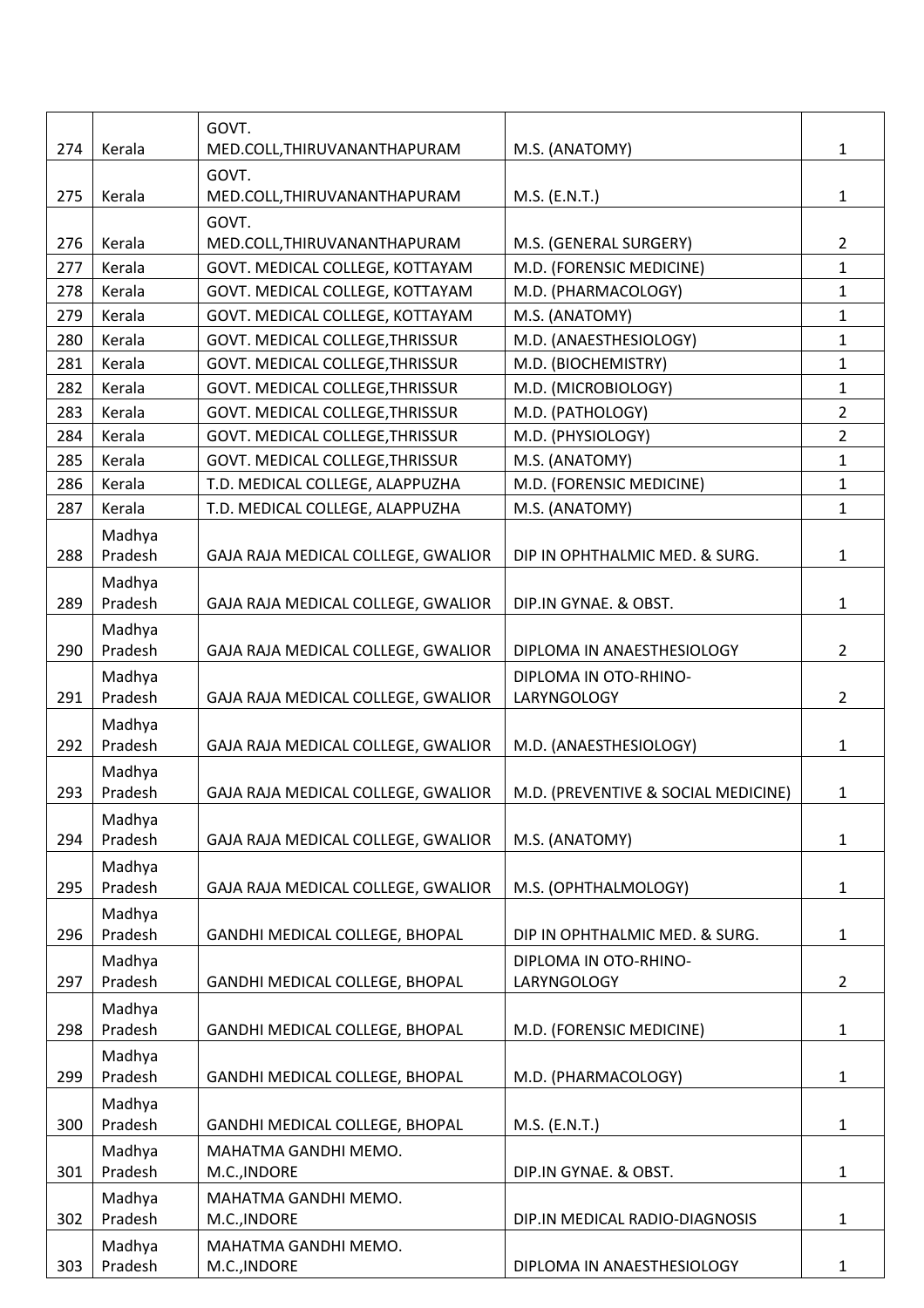|     | Madhya            | MAHATMA GANDHI MEMO.                 |                                      |                |
|-----|-------------------|--------------------------------------|--------------------------------------|----------------|
| 304 | Pradesh           | M.C., INDORE                         | DIPLOMA IN CLINICAL PATHOLOGY        | $\mathbf{1}$   |
| 305 | Madhya<br>Pradesh | MAHATMA GANDHI MEMO.<br>M.C., INDORE | DIPLOMA IN OTO-RHINO-<br>LARYNGOLOGY | $\mathbf{1}$   |
|     | Madhya            | MAHATMA GANDHI MEMO.                 |                                      |                |
| 306 | Pradesh           | M.C., INDORE                         | M.D. (GENERAL MEDICINE)              | $\mathbf{1}$   |
|     | Madhya            | MAHATMA GANDHI MEMO.                 |                                      |                |
| 307 | Pradesh           | M.C., INDORE                         | M.D. (MICROBIOLOGY)                  | $\mathbf{1}$   |
|     | Madhya            | MAHATMA GANDHI MEMO.                 |                                      |                |
| 308 | Pradesh           | M.C., INDORE                         | M.D. (PATHOLOGY)                     | $\mathbf{1}$   |
| 309 | Madhya<br>Pradesh | MAHATMA GANDHI MEMO.<br>M.C., INDORE | M.S. (ANATOMY)                       | $\overline{2}$ |
|     | Madhya            |                                      |                                      |                |
| 310 | Pradesh           | NETAJI S.C. BOSE G.M.C, JABALPUR     | DIP.IN GYNAE. & OBST.                | 1              |
|     | Madhya            |                                      |                                      |                |
| 311 | Pradesh           | NETAJI S.C. BOSE G.M.C, JABALPUR     | DIPLOMA IN ANAESTHESIOLOGY           | $2^{\circ}$    |
|     | Madhya            |                                      |                                      |                |
| 312 | Pradesh           | NETAJI S.C. BOSE G.M.C, JABALPUR     | M.D. (ANAESTHESIOLOGY)               | $2^{\circ}$    |
|     | Madhya            |                                      |                                      |                |
| 313 | Pradesh           | NETAJI S.C. BOSE G.M.C, JABALPUR     | M.D. (PHYSIOLOGY)                    | $\mathbf{1}$   |
|     | Madhya            |                                      |                                      |                |
| 314 | Pradesh           | NETAJI S.C. BOSE G.M.C, JABALPUR     | M.S. (ANATOMY)                       | $\overline{2}$ |
|     | Madhya            |                                      |                                      |                |
| 315 | Pradesh           | S.S. MEDICAL COLLEGE, REWA           | DIPLOMA IN CHILD HEALTH              | $\mathbf{1}$   |
| 316 | Madhya<br>Pradesh | S.S. MEDICAL COLLEGE, REWA           | DIPLOMA IN CLINICAL PATHOLOGY        | $\mathbf{1}$   |
|     |                   |                                      |                                      |                |
| 317 | Madhya<br>Pradesh | S.S. MEDICAL COLLEGE, REWA           | M.D. (PHARMACOLOGY)                  | $\mathbf{1}$   |
|     | Madhya            |                                      |                                      |                |
| 318 | Pradesh           | S.S. MEDICAL COLLEGE, REWA           | M.S. (OPHTHALMOLOGY)                 | $\mathbf{1}$   |
|     | Maharashtr        |                                      |                                      |                |
| 319 | a                 | B.J. MEDICAL COLLEGE, PUNE           | DIPLOMA IN CLINICAL PATHOLOGY        | $\overline{2}$ |
|     | Maharashtr        |                                      |                                      |                |
| 320 | a                 | <b>B.J. MEDICAL COLLEGE, PUNE</b>    | M.D. (MICROBIOLOGY)                  | $\mathbf{1}$   |
|     | Maharashtr        |                                      |                                      |                |
| 321 | a                 | B.J. MEDICAL COLLEGE, PUNE           | M.D. (PATHOLOGY)                     | $\mathbf{1}$   |
|     | Maharashtr        |                                      |                                      |                |
| 322 | a                 | B.J. MEDICAL COLLEGE, PUNE           | M.D. (PHARMACOLOGY)                  | $\mathbf{1}$   |
| 323 | Maharashtr<br>a   | B.J. MEDICAL COLLEGE, PUNE           | M.D. (PHYSIOLOGY)                    | $2^{\circ}$    |
|     | Maharashtr        |                                      |                                      |                |
| 324 | a                 | B.J. MEDICAL COLLEGE, PUNE           | M.D. (PREVENTIVE & SOCIAL MEDICINE)  | $\mathbf{1}$   |
|     | Maharashtr        |                                      |                                      |                |
| 325 | a                 | <b>B.J. MEDICAL COLLEGE, PUNE</b>    | $M.S.$ (E.N.T.)                      | $\mathbf{1}$   |
|     | Maharashtr        |                                      |                                      |                |
| 326 | a                 | DR. V.M. GOVT. MEDICAL COLLEGE       | DIPLOMA IN CLINICAL PATHOLOGY        | $\overline{2}$ |
|     | Maharashtr        |                                      |                                      |                |
| 327 | a                 | DR. V.M. GOVT. MEDICAL COLLEGE       | DIPLOMA IN PUBLIC HEALTH             | $2^{\circ}$    |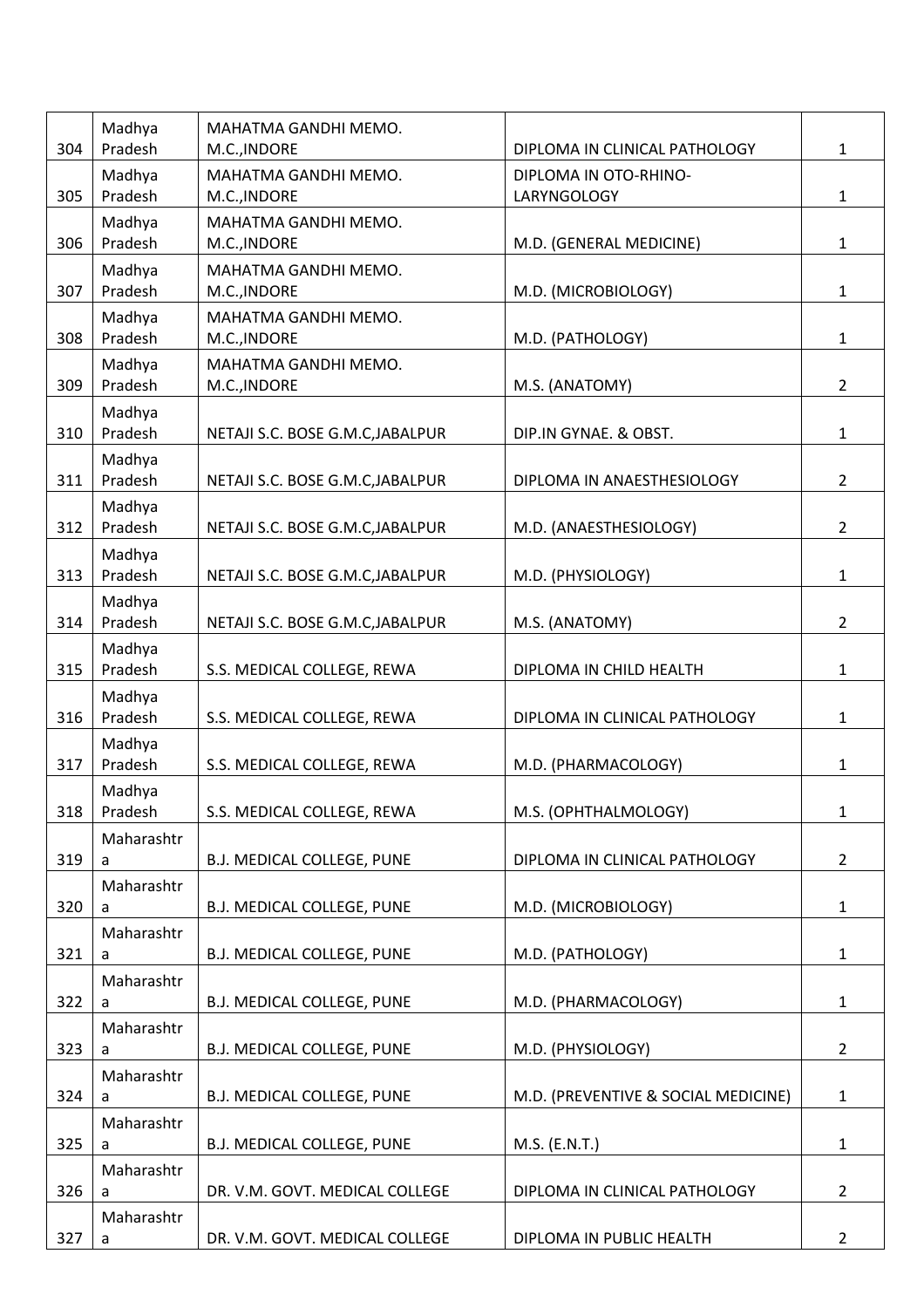| 328 | Maharashtr<br>a | DR. V.M. GOVT. MEDICAL COLLEGE    | M.D. (PHYSIOLOGY)                   | $2^{\circ}$    |
|-----|-----------------|-----------------------------------|-------------------------------------|----------------|
| 329 | Maharashtr<br>a | DR. V.M. GOVT. MEDICAL COLLEGE    | M.D. (PREVENTIVE & SOCIAL MEDICINE) | $\mathbf{1}$   |
|     | Maharashtr      |                                   |                                     |                |
| 330 | a               | DR. V.M. GOVT. MEDICAL COLLEGE    | M.S. (ANATOMY)                      | $\mathbf{1}$   |
| 331 | Maharashtr<br>a | GOVERNMENT MEDICAL COLLEGE, MIRAJ | DIPLOMA IN ANAESTHESIOLOGY          | $\overline{2}$ |
| 332 | Maharashtr<br>a | GOVERNMENT MEDICAL COLLEGE, MIRAJ | DIPLOMA IN CLINICAL PATHOLOGY       | $\overline{2}$ |
| 333 | Maharashtr<br>a | GOVERNMENT MEDICAL COLLEGE, MIRAJ | DIPLOMA IN PUBLIC HEALTH            | $\mathbf{1}$   |
| 334 | Maharashtr<br>a | GOVERNMENT MEDICAL COLLEGE, MIRAJ | M.D. (PHARMACOLOGY)                 | $\mathbf{1}$   |
| 335 | Maharashtr<br>a | GOVERNMENT MEDICAL COLLEGE, MIRAJ | M.D. (PHYSIOLOGY)                   | $\mathbf{1}$   |
|     | Maharashtr      |                                   |                                     |                |
| 336 | a<br>Maharashtr | GOVERNMENT MEDICAL COLLEGE, MIRAJ | M.S. (ANATOMY)                      | $\mathbf{1}$   |
| 337 | a               | GOVT. MEDICAL COLLEGE, AURANGABAD | DIP. IN FORENSIC MEDICINE           | $\mathbf{1}$   |
| 338 | Maharashtr<br>a | GOVT. MEDICAL COLLEGE, AURANGABAD | DIPLOMA IN ANAESTHESIOLOGY          | $\mathbf{1}$   |
| 339 | Maharashtr<br>a | GOVT. MEDICAL COLLEGE, AURANGABAD | M.D. (ANAESTHESIOLOGY)              | $\mathbf{1}$   |
| 340 | Maharashtr<br>a | GOVT. MEDICAL COLLEGE, AURANGABAD | M.D. (BIOCHEMISTRY)                 | $\mathbf{1}$   |
| 341 | Maharashtr<br>a | GOVT. MEDICAL COLLEGE, AURANGABAD | M.D. (PATHOLOGY)                    | 1              |
| 342 | Maharashtr<br>a | GOVT. MEDICAL COLLEGE, AURANGABAD | M.D. (PHYSIOLOGY)                   | 1              |
| 343 | Maharashtr<br>a | GOVT. MEDICAL COLLEGE, AURANGABAD | M.S. (ANATOMY)                      | $\mathbf{1}$   |
| 344 | Maharashtr<br>a | GOVT. MEDICAL COLLEGE, AURANGABAD | M.S. (OPHTHALMOLOGY)                | $\mathbf{1}$   |
|     | Maharashtr      |                                   | DIPLOMA IN OTO-RHINO-               |                |
| 345 | a<br>Maharashtr | GOVT. MEDICAL COLLEGE, LATUR      | LARYNGOLOGY                         | $\mathbf{1}$   |
| 346 | a               | GOVT. MEDICAL COLLEGE, LATUR      | DIPLOMA IN PUBLIC HEALTH            | $\mathbf{1}$   |
| 347 | Maharashtr<br>a | GOVT. MEDICAL COLLEGE, LATUR      | M.D. (ANAESTHESIOLOGY)              | $\mathbf{1}$   |
| 348 | Maharashtr<br>a | GOVT. MEDICAL COLLEGE, LATUR      | M.D. (FORENSIC MEDICINE)            | $\mathbf{1}$   |
| 349 | Maharashtr<br>a | GOVT. MEDICAL COLLEGE, LATUR      | M.D. (PATHOLOGY)                    | $\mathbf{1}$   |
|     | Maharashtr      |                                   |                                     |                |
| 350 | a               | GOVT. MEDICAL COLLEGE, LATUR      | M.D. (PHYSIOLOGY)                   | $\mathbf{1}$   |
| 351 | Maharashtr<br>a | GOVT. MEDICAL COLLEGE, LATUR      | M.D. (PREVENTIVE & SOCIAL MEDICINE) | $\mathbf{1}$   |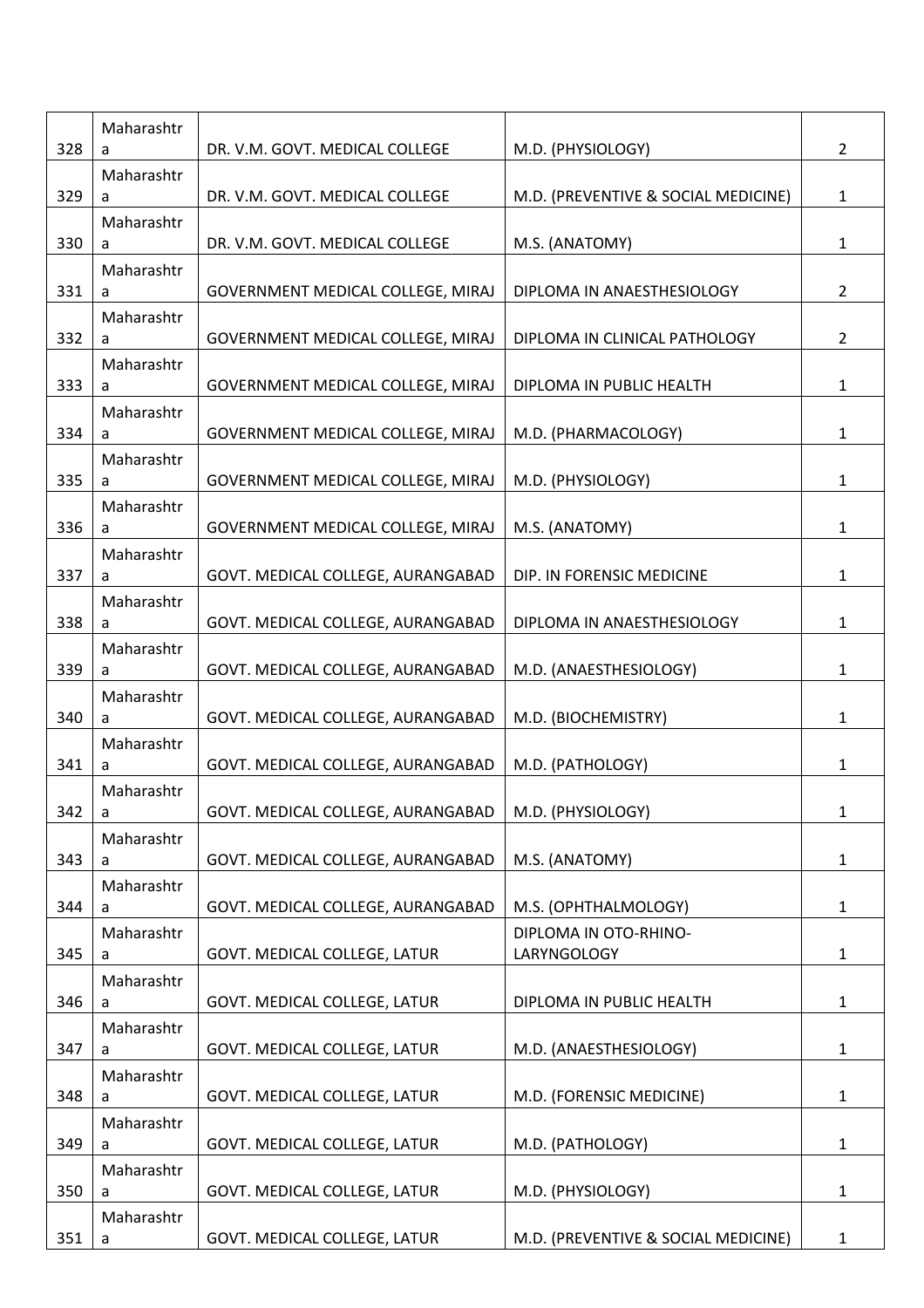| 352 | Maharashtr<br>a | GOVT. MEDICAL COLLEGE, LATUR         | M.S. (ANATOMY)                      | $\mathbf{1}$   |
|-----|-----------------|--------------------------------------|-------------------------------------|----------------|
| 353 | Maharashtr<br>a | GOVT. MEDICAL COLLEGE, NAGPUR        | DIPLOMA IN PUBLIC HEALTH            | $2^{\circ}$    |
|     | Maharashtr      |                                      |                                     |                |
| 354 | a               | GOVT. MEDICAL COLLEGE, NAGPUR        | M.D. (BIOCHEMISTRY)                 | $\mathbf 1$    |
| 355 | Maharashtr<br>a | GOVT. MEDICAL COLLEGE, NAGPUR        | M.D. (FORENSIC MEDICINE)            | $\mathbf{1}$   |
|     | Maharashtr      |                                      |                                     |                |
| 356 | a               | GOVT. MEDICAL COLLEGE, NAGPUR        | M.D. (MICROBIOLOGY)                 | $\mathbf{1}$   |
|     | Maharashtr      |                                      |                                     |                |
| 357 | a               | GOVT. MEDICAL COLLEGE, NAGPUR        | M.D. (OBST. & GYNAE.)               | $2^{\circ}$    |
| 358 | Maharashtr      |                                      | M.D. (PATHOLOGY)                    | $\mathbf{1}$   |
|     | a<br>Maharashtr | GOVT. MEDICAL COLLEGE, NAGPUR        |                                     |                |
| 359 | a               | GOVT. MEDICAL COLLEGE, NAGPUR        | M.D. (PHYSIOLOGY)                   | $\mathbf{1}$   |
|     | Maharashtr      |                                      |                                     |                |
| 360 | a               | GOVT. MEDICAL COLLEGE, NAGPUR        | M.D. (PREVENTIVE & SOCIAL MEDICINE) | $\mathbf{1}$   |
|     | Maharashtr      |                                      |                                     |                |
| 361 | a               | GOVT. MEDICAL COLLEGE, NAGPUR        | M.S. (ANATOMY)                      | $2^{\circ}$    |
| 362 | Maharashtr<br>a | GOVT. MEDICAL COLLEGE, NAGPUR        | M.S. (E.N.T.)                       | $\mathbf{1}$   |
|     | Maharashtr      |                                      |                                     |                |
| 363 | a               | GOVT. MEDICAL COLLEGE, NAGPUR        | M.S. (OPHTHALMOLOGY)                | $\mathbf{1}$   |
|     | Maharashtr      |                                      |                                     |                |
| 364 | a               | GOVT. MEDICAL COLLEGE, NANDED        | M.D. (BIOCHEMISTRY)                 | $\mathbf{1}$   |
|     | Maharashtr      |                                      |                                     |                |
| 365 | a               | GOVT. MEDICAL COLLEGE, NANDED        | M.D. (FORENSIC MEDICINE)            | $\mathbf{1}$   |
| 366 | Maharashtr<br>a | GOVT. MEDICAL COLLEGE, NANDED        | M.D. (MICROBIOLOGY)                 | 1              |
|     | Maharashtr      |                                      |                                     |                |
| 367 | a               | GOVT. MEDICAL COLLEGE, NANDED        | M.D. (PHARMACOLOGY)                 | $\mathbf{1}$   |
|     | Maharashtr      |                                      |                                     |                |
| 368 | a               | GOVT. MEDICAL COLLEGE, NANDED        | M.D. (PHYSIOLOGY)                   | $\mathbf{1}$   |
|     | Maharashtr      |                                      |                                     |                |
| 369 | a               | GOVT. MEDICAL COLLEGE, NANDED        | M.D. (PREVENTIVE & SOCIAL MEDICINE) | $\mathbf{1}$   |
| 370 | Maharashtr<br>a | GOVT. MEDICAL COLLEGE, NANDED        | M.S. (ANATOMY)                      | $\mathbf{1}$   |
|     | Maharashtr      |                                      |                                     |                |
| 371 | a               | GRANT MEDICAL COLLEGE, MUMBAI        | DIP. IN FORENSIC MEDICINE           | $\mathbf{1}$   |
|     | Maharashtr      |                                      |                                     |                |
| 372 | a               | <b>GRANT MEDICAL COLLEGE, MUMBAI</b> | DIPLOMA IN CHILD HEALTH             | $\mathbf{1}$   |
|     | Maharashtr      |                                      |                                     |                |
| 373 | a               | <b>GRANT MEDICAL COLLEGE, MUMBAI</b> | DIPLOMA IN PUBLIC HEALTH            | $\overline{2}$ |
| 374 | Maharashtr<br>a | <b>GRANT MEDICAL COLLEGE, MUMBAI</b> | M.D. (ANAESTHESIOLOGY)              | $\mathbf{1}$   |
|     | Maharashtr      |                                      |                                     |                |
| 375 | a               | GRANT MEDICAL COLLEGE, MUMBAI        | M.D. (PHYSIOLOGY)                   | $\mathbf{1}$   |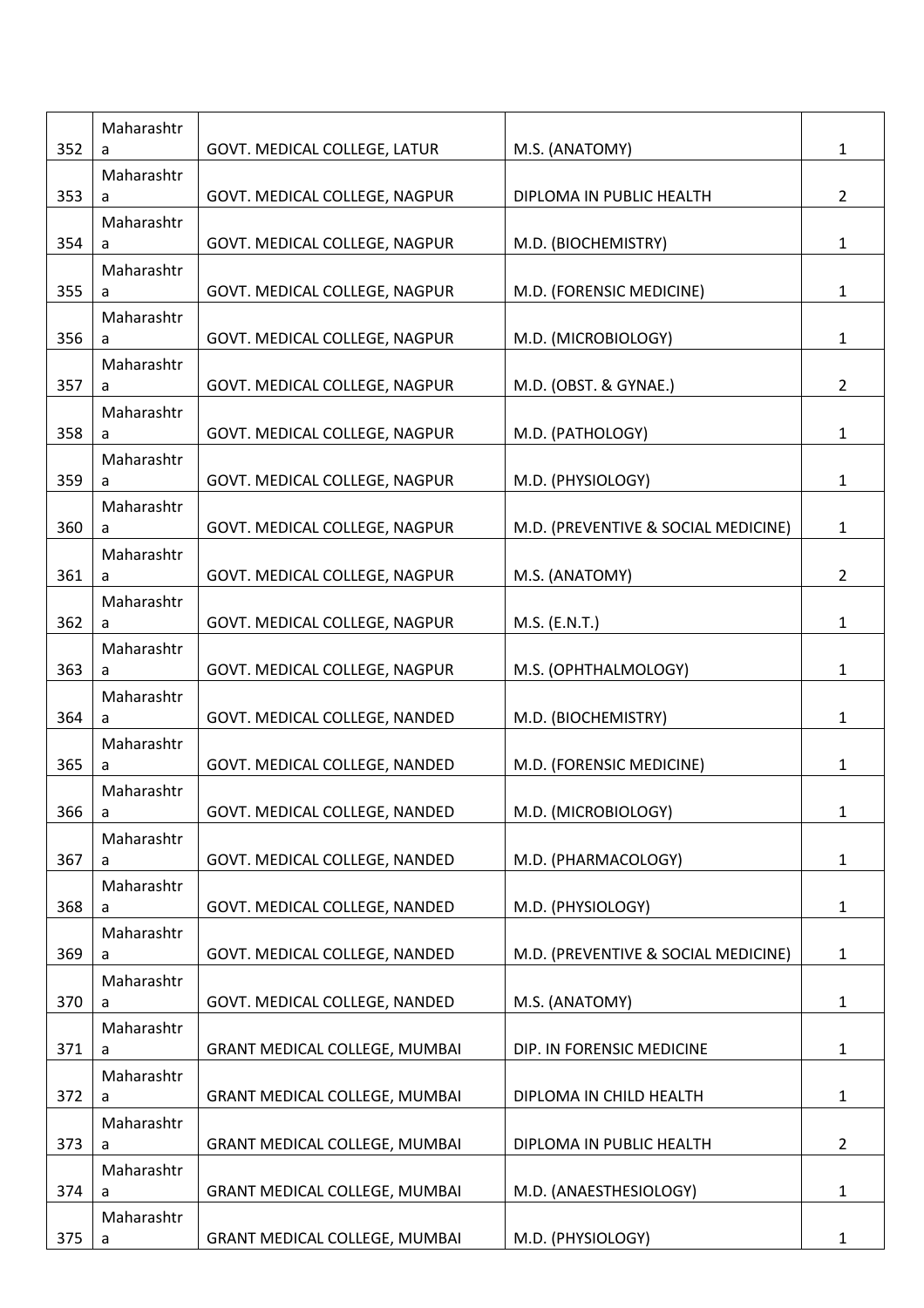|     | Maharashtr      |                                               | M.D. (TUBERCULOSIS & RESP.           |                |
|-----|-----------------|-----------------------------------------------|--------------------------------------|----------------|
| 376 | a               | GRANT MEDICAL COLLEGE, MUMBAI                 | DISEASES)                            | $\mathbf{1}$   |
| 377 | Maharashtr<br>a | <b>GRANT MEDICAL COLLEGE, MUMBAI</b>          | M.S. (GENERAL SURGERY)               | $\overline{2}$ |
|     | Maharashtr      |                                               |                                      |                |
| 378 | a               | GRANT MEDICAL COLLEGE, MUMBAI                 | M.S. (OPHTHALMOLOGY)                 | $\mathbf{1}$   |
| 379 | Maharashtr<br>a | <b>INDIRA GANDHI</b><br>GOVT.MED.COLL, NAGPUR | DIPLOMA IN OTO-RHINO-<br>LARYNGOLOGY | $\mathbf{1}$   |
| 380 | Maharashtr<br>a | <b>INDIRA GANDHI</b><br>GOVT.MED.COLL, NAGPUR | M.D. (BIOCHEMISTRY)                  | $\mathbf{1}$   |
| 381 | Maharashtr<br>a | <b>INDIRA GANDHI</b><br>GOVT.MED.COLL, NAGPUR | M.D. (FORENSIC MEDICINE)             | $\mathbf{1}$   |
| 382 | Maharashtr<br>a | <b>INDIRA GANDHI</b><br>GOVT.MED.COLL, NAGPUR | M.D. (MICROBIOLOGY)                  | $\overline{2}$ |
| 383 | Maharashtr<br>a | <b>INDIRA GANDHI</b><br>GOVT.MED.COLL, NAGPUR | M.D. (PHYSIOLOGY)                    | $\overline{2}$ |
| 384 | Maharashtr<br>a | <b>INDIRA GANDHI</b><br>GOVT.MED.COLL, NAGPUR | M.D. (PREVENTIVE & SOCIAL MEDICINE)  | $\mathbf{1}$   |
| 385 | Maharashtr<br>a | <b>INDIRA GANDHI</b><br>GOVT.MED.COLL, NAGPUR | M.S. (ANATOMY)                       | $\overline{2}$ |
| 386 | Maharashtr<br>a | <b>INDIRA GANDHI</b><br>GOVT.MED.COLL, NAGPUR | M.S. (GENERAL SURGERY)               | $\mathbf{1}$   |
| 387 | Maharashtr<br>a | <b>INDIRA GANDHI</b><br>GOVT.MED.COLL, NAGPUR | M.S. (OPHTHALMOLOGY)                 | $\mathbf{1}$   |
| 388 | Maharashtr<br>a | L.TILAK MUNICIPAL MED.COLL., MUMBAI           | DIP. IN PSYCHOLOGICAL MEDICINE       | $\mathbf{1}$   |
| 389 | Maharashtr<br>a | L.TILAK MUNICIPAL MED.COLL., MUMBAI           | DIPLOMA IN PUBLIC HEALTH             | 1              |
| 390 | Maharashtr<br>a | L.TILAK MUNICIPAL MED.COLL., MUMBAI           | M.D. (ANAESTHESIOLOGY)               | 1              |
| 391 | Maharashtr<br>a | L.TILAK MUNICIPAL MED.COLL., MUMBAI           | M.D. (BIOCHEMISTRY)                  | $\mathbf{1}$   |
| 392 | Maharashtr<br>a | L.TILAK MUNICIPAL MED.COLL., MUMBAI           | M.D. (GENERAL MEDICINE)              | $\mathbf{1}$   |
| 393 | Maharashtr<br>a | L.TILAK MUNICIPAL MED.COLL., MUMBAI           | M.D. (MICROBIOLOGY)                  | $\mathbf{1}$   |
| 394 | Maharashtr<br>a | L.TILAK MUNICIPAL MED.COLL., MUMBAI           | M.D. (PATHOLOGY)                     | $\mathbf{1}$   |
| 395 | Maharashtr<br>a | L.TILAK MUNICIPAL MED.COLL., MUMBAI           | M.D. (PREVENTIVE & SOCIAL MEDICINE)  | $\mathbf{1}$   |
| 396 | Maharashtr<br>a | L.TILAK MUNICIPAL MED.COLL., MUMBAI           | M.D. (PSYCHIATRY)                    | $\mathbf{1}$   |
| 397 | Maharashtr<br>a | L.TILAK MUNICIPAL MED.COLL., MUMBAI           | M.S. (ANATOMY)                       | $\mathbf{1}$   |
| 398 | Maharashtr<br>a | L.TILAK MUNICIPAL MED.COLL., MUMBAI           | M.S. (GENERAL SURGERY)               | $\mathbf{1}$   |
| 399 | Maharashtr<br>a | S.R.T.R. MEDICAL COLLEGE, AMBAJOGAI           | DIPLOMA IN PUBLIC HEALTH             | 1              |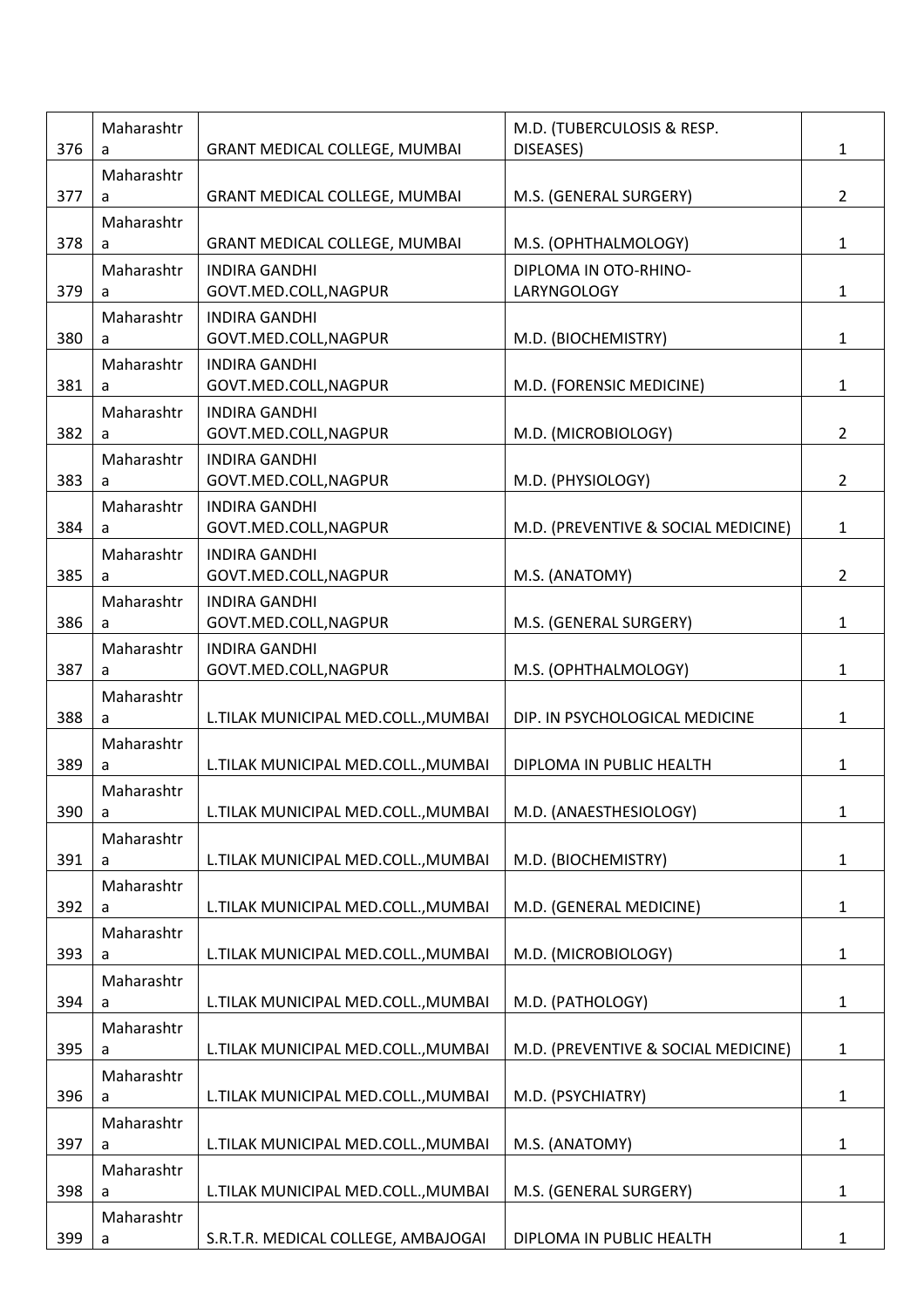|     | Maharashtr      |                                     |                                     |                |
|-----|-----------------|-------------------------------------|-------------------------------------|----------------|
| 400 | a               | S.R.T.R. MEDICAL COLLEGE, AMBAJOGAI | M.D. (BIOCHEMISTRY)                 | $\mathbf{1}$   |
|     | Maharashtr      |                                     |                                     |                |
| 401 | a<br>Maharashtr | S.R.T.R. MEDICAL COLLEGE, AMBAJOGAI | M.D. (MICROBIOLOGY)                 | $\overline{2}$ |
| 402 | a               | S.R.T.R. MEDICAL COLLEGE, AMBAJOGAI | M.D. (PATHOLOGY)                    | $\mathbf{1}$   |
|     | Maharashtr      |                                     |                                     |                |
| 403 | a               | S.R.T.R. MEDICAL COLLEGE, AMBAJOGAI | M.D. (PHYSIOLOGY)                   | $\mathbf{1}$   |
|     | Maharashtr      |                                     |                                     |                |
| 404 | a<br>Maharashtr | S.R.T.R. MEDICAL COLLEGE, AMBAJOGAI | M.S. (ANATOMY)                      | $\overline{2}$ |
| 405 | a               | SETH G.S. MEDICAL COLLEGE, MUMBAI   | DIPLOMA IN ANAESTHESIOLOGY          | $\mathbf{1}$   |
|     | Maharashtr      |                                     |                                     |                |
| 406 | a               | SETH G.S. MEDICAL COLLEGE, MUMBAI   | DIPLOMA IN CHILD HEALTH             | $\overline{2}$ |
| 407 | Maharashtr<br>a | SETH G.S. MEDICAL COLLEGE, MUMBAI   | DIPLOMA IN OPHTHALMOLOGY            | $\mathbf{1}$   |
|     | Maharashtr      |                                     |                                     |                |
| 408 | a               | SETH G.S. MEDICAL COLLEGE, MUMBAI   | DIPLOMA IN PUBLIC HEALTH            | $\mathbf{1}$   |
|     | Maharashtr      |                                     |                                     |                |
| 409 | a               | SETH G.S. MEDICAL COLLEGE, MUMBAI   | M.D. (FORENSIC MEDICINE)            | $\mathbf{1}$   |
| 410 | Maharashtr<br>a | SETH G.S. MEDICAL COLLEGE, MUMBAI   | M.D. (GENERAL MEDICINE)             | 1              |
|     | Maharashtr      |                                     |                                     |                |
| 411 | a               | SETH G.S. MEDICAL COLLEGE, MUMBAI   | M.D. (OBST. & GYNAE.)               | $\mathbf{1}$   |
|     | Maharashtr      |                                     |                                     |                |
| 412 | a               | SETH G.S. MEDICAL COLLEGE, MUMBAI   | M.D. (PAEDIATRICS)                  | $\mathbf{1}$   |
| 413 | Maharashtr<br>a | SETH G.S. MEDICAL COLLEGE, MUMBAI   | M.D. (PHYSIOLOGY)                   | $\mathbf{1}$   |
|     | Maharashtr      |                                     |                                     |                |
| 414 | a               | SETH G.S. MEDICAL COLLEGE, MUMBAI   | M.D. (PREVENTIVE & SOCIAL MEDICINE) | 4              |
|     | Maharashtr      |                                     |                                     |                |
| 415 | a               | SETH G.S. MEDICAL COLLEGE, MUMBAI   | M.D. IN TRANSFUSION MEDICINE        | $\mathbf{1}$   |
| 416 | Maharashtr<br>a | SETH G.S. MEDICAL COLLEGE, MUMBAI   | M.S. (ANATOMY)                      | 3              |
|     | Maharashtr      |                                     |                                     |                |
| 417 | a               | SETH G.S. MEDICAL COLLEGE, MUMBAI   | M.S. (OPHTHALMOLOGY)                | $\mathbf{1}$   |
|     | Maharashtr      |                                     |                                     |                |
| 418 | a               | SHRI V.N.G.MEDICAL C., YAVATMAL     | M.D. (BIOCHEMISTRY)                 | $\mathbf{1}$   |
| 419 | Maharashtr<br>a | SHRI V.N.G.MEDICAL C., YAVATMAL     | M.D. (MICROBIOLOGY)                 | $\mathbf{1}$   |
|     | Maharashtr      |                                     |                                     |                |
| 420 | a               | SHRI V.N.G.MEDICAL C., YAVATMAL     | M.D. (PHARMACOLOGY)                 | $\mathbf{1}$   |
|     | Maharashtr      |                                     |                                     |                |
| 421 | a               | SHRI V.N.G.MEDICAL C., YAVATMAL     | M.S. (GENERAL SURGERY)              | $\mathbf{1}$   |
| 422 | Maharashtr<br>a | SHRI V.N.G.MEDICAL C., YAVATMAL     | M.S. (OPHTHALMOLOGY)                | $\mathbf{1}$   |
|     | Maharashtr      |                                     |                                     |                |
| 423 | a               | TATA MEMORIAL CENTRE, MUMBAI        | M.D. IN TRANSFUSION MEDICINE        | $\overline{2}$ |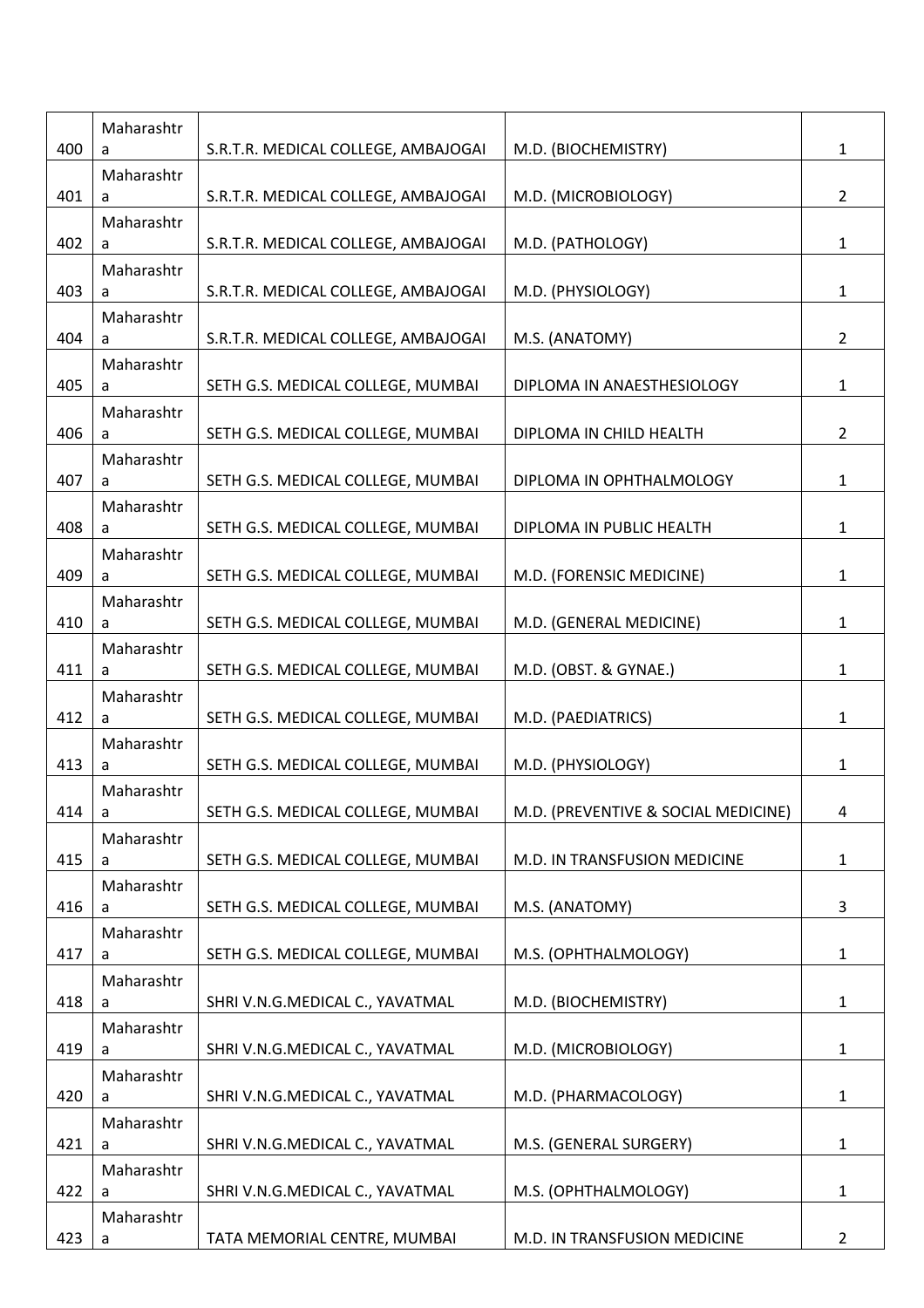|     | Maharashtr      | TOPIWALA NATIONAL MED.COLL.,                       |                                     |                |
|-----|-----------------|----------------------------------------------------|-------------------------------------|----------------|
| 424 | a               | <b>MUMBAI</b>                                      | DIP. IN FORENSIC MEDICINE           | $\mathbf{1}$   |
|     | Maharashtr      | TOPIWALA NATIONAL MED.COLL.,                       |                                     |                |
| 425 | a               | <b>MUMBAI</b>                                      | DIP. IN PSYCHOLOGICAL MEDICINE      | $\mathbf{1}$   |
|     | Maharashtr      | TOPIWALA NATIONAL MED.COLL.,                       |                                     |                |
| 426 | a               | <b>MUMBAI</b>                                      | DIPLOMA IN ANAESTHESIOLOGY          | $\mathbf{1}$   |
| 427 | Maharashtr<br>a | TOPIWALA NATIONAL MED.COLL.,<br><b>MUMBAI</b>      | M.D. (FORENSIC MEDICINE)            | $\mathbf{1}$   |
|     | Maharashtr      | TOPIWALA NATIONAL MED.COLL.,                       |                                     |                |
| 428 | a               | <b>MUMBAI</b>                                      | M.D. (PHYSIOLOGY)                   | $\mathbf{1}$   |
|     | Maharashtr      | TOPIWALA NATIONAL MED.COLL.,                       |                                     |                |
| 429 | a               | <b>MUMBAI</b>                                      | M.D. (PREVENTIVE & SOCIAL MEDICINE) | 3              |
|     | Maharashtr      | TOPIWALA NATIONAL MED.COLL.,                       |                                     |                |
| 430 | a               | <b>MUMBAI</b>                                      | M.S. (ANATOMY)                      | $\overline{2}$ |
|     | Maharashtr      | TOPIWALA NATIONAL MED.COLL.,                       |                                     |                |
| 431 | a               | <b>MUMBAI</b>                                      | M.S. (ORTHOPAEDICS)                 | $\mathbf{1}$   |
|     |                 | REGIONAL INST OF MEDICAL SCIENCE,                  | M.D. (PHYSICAL MED. &               |                |
| 432 | Manipur         | <b>IMPHAL</b>                                      | REHABILITATION)                     | $\mathbf{1}$   |
|     |                 | REGIONAL INST OF MEDICAL SCIENCE,                  |                                     |                |
| 433 | Manipur         | <b>IMPHAL</b>                                      | M.D. (PHYSIOLOGY)                   | $\mathbf{1}$   |
|     |                 | REGIONAL INST OF MEDICAL SCIENCE,                  |                                     |                |
| 434 | Manipur         | <b>IMPHAL</b>                                      | M.D. IN TRANSFUSION MEDICINE        | $\mathbf{1}$   |
| 435 | Manipur         | REGIONAL INST OF MEDICAL SCIENCE,<br><b>IMPHAL</b> | M.S. (ANATOMY)                      | $\overline{2}$ |
|     |                 | REGIONAL INST OF MEDICAL SCIENCE,                  |                                     |                |
| 436 | Manipur         | <b>IMPHAL</b>                                      | M.S. (E.N.T.)                       | $\mathbf{1}$   |
|     |                 | REGIONAL INST OF MEDICAL SCIENCE,                  |                                     |                |
| 437 | Manipur         | <b>IMPHAL</b>                                      | M.S. (OPHTHALMOLOGY)                | $\mathbf{1}$   |
| 438 | Meghalaya       | NEIGRIHMS, SHILLONG                                | M.S. (GENERAL SURGERY)              | $\mathbf{1}$   |
| 439 | Orissa          | M.K.C.G.MEDICAL COLLEGE, BRAHMAPUR                 | M.D. (FORENSIC MEDICINE)            | 1              |
| 440 | Orissa          | M.K.C.G.MEDICAL COLLEGE, BRAHMAPUR                 | M.D. (PHARMACOLOGY)                 | $\mathbf{1}$   |
| 441 | Orissa          | M.K.C.G.MEDICAL COLLEGE, BRAHMAPUR                 | M.D. (PHYSIOLOGY)                   | $\mathbf{1}$   |
| 442 | Orissa          | M.K.C.G.MEDICAL COLLEGE, BRAHMAPUR                 | M.S. (ANATOMY)                      | $\mathbf{1}$   |
| 443 | Orissa          | S.C.B. MEDICAL COLLEGE, CUTTACK                    | M.D. (FORENSIC MEDICINE)            | $\mathbf{1}$   |
| 444 | Orissa          | S.C.B. MEDICAL COLLEGE, CUTTACK                    | M.D. (MICROBIOLOGY)                 | $\overline{2}$ |
| 445 | Orissa          | S.C.B. MEDICAL COLLEGE, CUTTACK                    | M.D. (PATHOLOGY)                    | $\mathbf{1}$   |
| 446 | Orissa          | S.C.B. MEDICAL COLLEGE, CUTTACK                    | M.D. (PHYSIOLOGY)                   | $\overline{2}$ |
| 447 | Orissa          | S.C.B. MEDICAL COLLEGE, CUTTACK                    | M.D. (PSYCHIATRY)                   | $\mathbf{1}$   |
| 448 | Orissa          | S.C.B. MEDICAL COLLEGE, CUTTACK                    | M.S. (ANATOMY)                      | $\overline{2}$ |
| 449 | Orissa          | S.C.B. MEDICAL COLLEGE, CUTTACK                    | M.S. (E.N.T.)                       | $\overline{2}$ |
| 450 | Orissa          | V.S.S. MEDICAL COLLEGE, BURLA                      | M.D. (FORENSIC MEDICINE)            | $\mathbf{1}$   |
| 451 | Orissa          | V.S.S. MEDICAL COLLEGE, BURLA                      | M.D. (MICROBIOLOGY)                 | $\mathbf{1}$   |
| 452 | Orissa          | V.S.S. MEDICAL COLLEGE, BURLA                      | M.D. (PHYSIOLOGY)                   | $\overline{2}$ |
| 453 | Orissa          | V.S.S. MEDICAL COLLEGE, BURLA                      | M.S. (ANATOMY)                      | $\mathbf{1}$   |
| 454 | Orissa          | V.S.S. MEDICAL COLLEGE, BURLA                      | M.S. (GENERAL SURGERY)              | $\overline{3}$ |
| 455 | Punjab          | GOVT. MEDICAL COLLEGE, PATIALA                     | DIPLOMA IN ANAESTHESIOLOGY          | $\mathbf{1}$   |
| 456 | Punjab          | GOVT. MEDICAL COLLEGE, PATIALA                     | M.D. (ANAESTHESIOLOGY)              | $\mathbf{1}$   |
| 457 | Punjab          | GOVT. MEDICAL COLLEGE, PATIALA                     | M.D. (BIOCHEMISTRY)                 | $\mathbf{1}$   |
| 458 | Punjab          | GOVT. MEDICAL COLLEGE, PATIALA                     | M.D. (FORENSIC MEDICINE)            | $\mathbf{1}$   |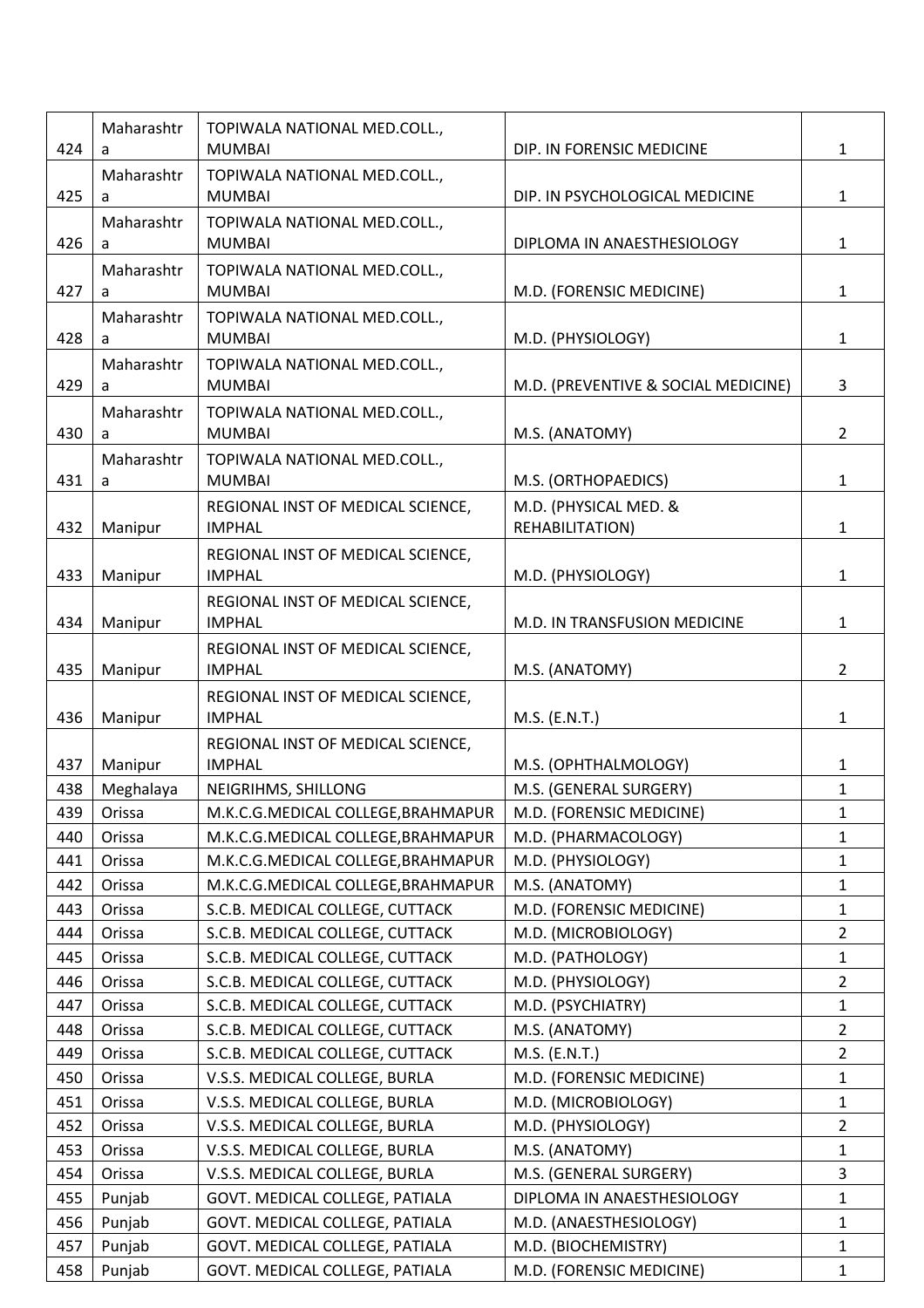| 459 | Punjab    | GOVT. MEDICAL COLLEGE, PATIALA        | M.D. (PATHOLOGY)                    | $\overline{2}$ |
|-----|-----------|---------------------------------------|-------------------------------------|----------------|
| 460 | Punjab    | GOVT. MEDICAL COLLEGE, PATIALA        | M.D. (PHARMACOLOGY)                 | $\overline{2}$ |
| 461 | Punjab    | GOVT. MEDICAL COLLEGE, PATIALA        | M.D. (PHYSIOLOGY)                   | 3              |
| 462 | Punjab    | GOVT. MEDICAL COLLEGE, PATIALA        | M.D. (PREVENTIVE & SOCIAL MEDICINE) | $\mathbf{1}$   |
| 463 | Punjab    | GOVT. MEDICAL COLLEGE, PATIALA        | M.S. (E.N.T.)                       | $\mathbf{1}$   |
| 464 | Punjab    | GOVT. MEDICAL COLLEGE, PATIALA        | M.S. (GENERAL SURGERY)              | $\mathbf{1}$   |
| 465 | Punjab    | GOVT. MEDICAL COLLEGE, PATIALA        | M.S. (OPHTHALMOLOGY)                | $\mathbf{1}$   |
| 466 | Punjab    | GOVT.MEDICAL COLLEGE, AMRITSAR        | DIPLOMA IN ANAESTHESIOLOGY          | 1              |
| 467 | Punjab    | GOVT.MEDICAL COLLEGE, AMRITSAR        | M.D. (FORENSIC MEDICINE)            | $\mathbf{1}$   |
| 468 | Punjab    | GOVT.MEDICAL COLLEGE, AMRITSAR        | M.D. (MICROBIOLOGY)                 | $\mathbf{1}$   |
| 469 | Punjab    | GOVT. MEDICAL COLLEGE, AMRITSAR       | M.D. (PATHOLOGY)                    | $\mathbf{1}$   |
| 470 | Punjab    | GOVT.MEDICAL COLLEGE, AMRITSAR        | M.D. (PHARMACOLOGY)                 | $\mathbf{1}$   |
| 471 | Punjab    | GOVT.MEDICAL COLLEGE, AMRITSAR        | M.D. (PHYSIOLOGY)                   | $\overline{2}$ |
| 472 | Punjab    | GOVT. MEDICAL COLLEGE, AMRITSAR       | M.D. (PREVENTIVE & SOCIAL MEDICINE) | $\mathbf{1}$   |
| 473 | Punjab    | GOVT.MEDICAL COLLEGE, AMRITSAR        | M.S. (ANATOMY)                      | 3              |
| 474 | Punjab    | GURU GOVIND SINGH MED. C. FARIDKOT    | M.D. (BIOCHEMISTRY)                 | $\mathbf{1}$   |
| 475 | Punjab    | GURU GOVIND SINGH MED. C. FARIDKOT    | M.D. (FORENSIC MEDICINE)            | $\overline{2}$ |
| 476 | Punjab    | GURU GOVIND SINGH MED. C. FARIDKOT    | M.D. (MICROBIOLOGY)                 | $\mathbf{1}$   |
| 477 | Punjab    | GURU GOVIND SINGH MED. C. FARIDKOT    | M.D. (PATHOLOGY)                    | $\mathbf{1}$   |
| 478 | Punjab    | GURU GOVIND SINGH MED. C. FARIDKOT    | M.D. (PHYSIOLOGY)                   | $\mathbf{1}$   |
| 479 | Punjab    | GURU GOVIND SINGH MED. C. FARIDKOT    | M.D. (PREVENTIVE & SOCIAL MEDICINE) | $\mathbf{1}$   |
| 480 | Punjab    | GURU GOVIND SINGH MED. C. FARIDKOT    | M.D. (RADIO-THERAPY)                | $\mathbf{1}$   |
| 481 | Punjab    | GURU GOVIND SINGH MED. C. FARIDKOT    | M.S. (ANATOMY)                      | $\mathbf{1}$   |
| 482 | Punjab    | GURU GOVIND SINGH MED. C. FARIDKOT    | M.S. (E.N.T.)                       | $\mathbf{1}$   |
| 483 | Punjab    | GURU GOVIND SINGH MED. C. FARIDKOT    | M.S. (GENERAL SURGERY)              | 1              |
| 484 | Punjab    | N.S.N.I, SPORT AUTH.OF INDIA, PATIALA | DIP. IN SPORTS MEDICINE             | $\overline{2}$ |
| 485 | Rajasthan | DR. S.N. MEDICAL COLLEGE, JODHPUR     | M.D. (ANAESTHESIOLOGY)              | $\mathbf{1}$   |
| 486 | Rajasthan | DR. S.N. MEDICAL COLLEGE, JODHPUR     | M.D. (FORENSIC MEDICINE)            | 1              |
| 487 | Rajasthan | DR. S.N. MEDICAL COLLEGE, JODHPUR     | M.D. (GENERAL MEDICINE)             | $\overline{2}$ |
| 488 | Rajasthan | DR. S.N. MEDICAL COLLEGE, JODHPUR     | M.D. (PHYSIOLOGY)                   | $\overline{2}$ |
| 489 | Rajasthan | GOVT. MEDICAL COLLEGE, KOTA           | M.D. (ANAESTHESIOLOGY)              | $\mathbf{1}$   |
| 490 | Rajasthan | GOVT. MEDICAL COLLEGE, KOTA           | M.D. (BIOCHEMISTRY)                 | $\mathbf{1}$   |
| 491 | Rajasthan | GOVT. MEDICAL COLLEGE, KOTA           | M.D. (MICROBIOLOGY)                 | $\mathbf{1}$   |
| 492 | Rajasthan | GOVT. MEDICAL COLLEGE, KOTA           | M.S. (ANATOMY)                      | $\mathbf{1}$   |
| 493 | Rajasthan | JAWAHAR LAL NEHRU MED.COLL., AJMER    | M.D. (ANAESTHESIOLOGY)              | $\mathbf{1}$   |
| 494 | Rajasthan | JAWAHAR LAL NEHRU MED.COLL., AJMER    | M.D. (FORENSIC MEDICINE)            | $\mathbf{1}$   |
| 495 | Rajasthan | JAWAHAR LAL NEHRU MED.COLL., AJMER    | M.D. (MICROBIOLOGY)                 | 1              |
| 496 | Rajasthan | JAWAHAR LAL NEHRU MED.COLL., AJMER    | M.D. (PATHOLOGY)                    | $\mathbf{1}$   |
| 497 | Rajasthan | JAWAHAR LAL NEHRU MED.COLL., AJMER    | M.D. (PHYSIOLOGY)                   | $\mathbf{1}$   |
| 498 | Rajasthan | JAWAHAR LAL NEHRU MED.COLL., AJMER    | M.S. (ANATOMY)                      | $\overline{2}$ |
|     |           | JHALAWAR MEDICAL COLLEGE,             |                                     |                |
| 499 | Rajasthan | <b>JHALAWAR</b>                       | M.D. (BIOCHEMISTRY)                 | 1              |
|     |           | JHALAWAR MEDICAL COLLEGE,             |                                     |                |
| 500 | Rajasthan | <b>JHALAWAR</b>                       | M.D. (MICROBIOLOGY)                 | $\mathbf{1}$   |
|     |           | JHALAWAR MEDICAL COLLEGE,             |                                     |                |
| 501 | Rajasthan | <b>JHALAWAR</b>                       | M.D. (PHYSIOLOGY)                   | $\overline{2}$ |
|     |           | JHALAWAR MEDICAL COLLEGE,             |                                     |                |
| 502 | Rajasthan | <b>JHALAWAR</b>                       | M.S. (ANATOMY)                      | $\overline{2}$ |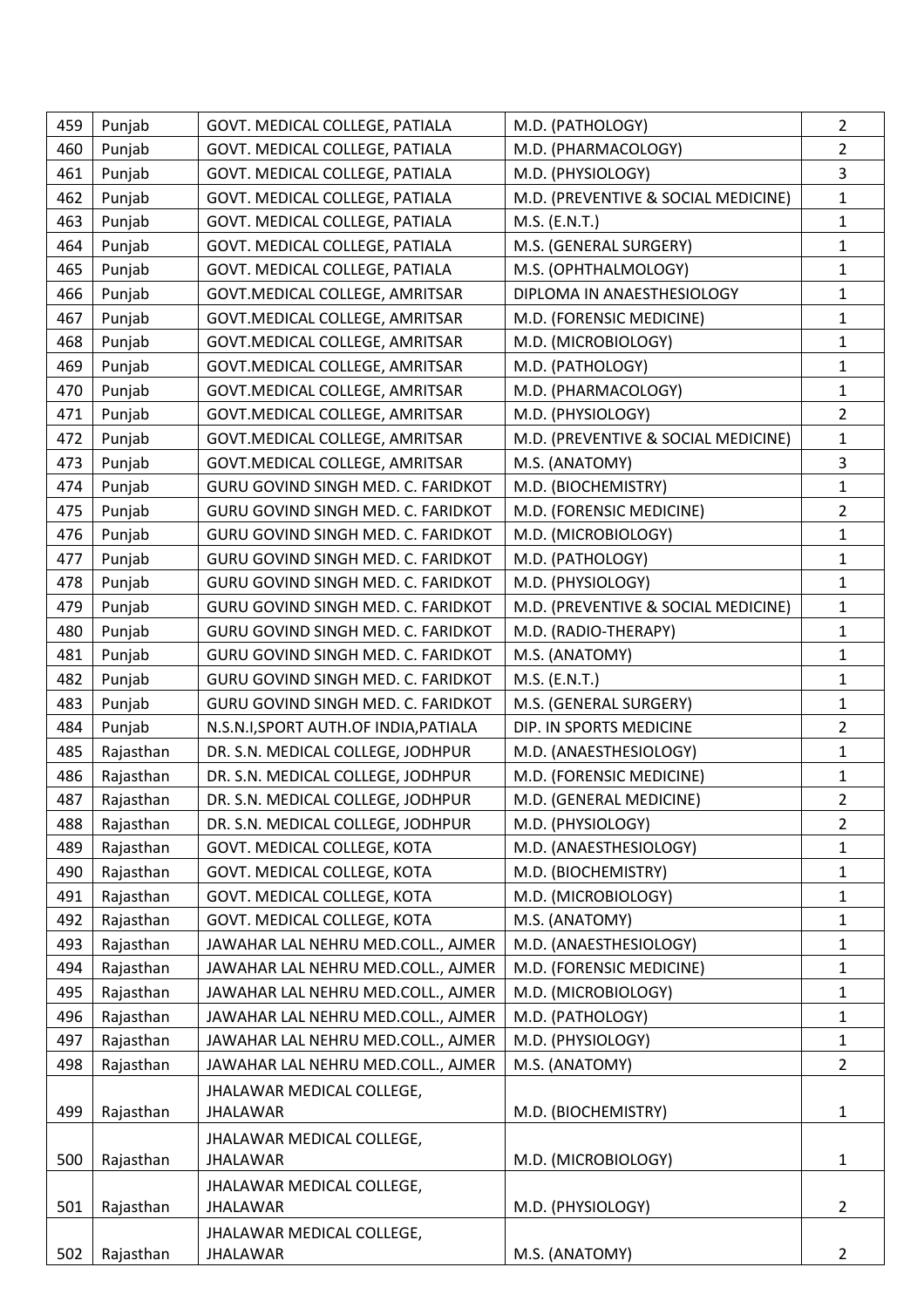| 503 | Rajasthan         | R.N.T. MEDICAL COLLEGE, UDAIPUR       | DIPLOMA IN ANAESTHESIOLOGY                   | $\mathbf{1}$   |
|-----|-------------------|---------------------------------------|----------------------------------------------|----------------|
| 504 | Rajasthan         | R.N.T. MEDICAL COLLEGE, UDAIPUR       | M.D. (MICROBIOLOGY)                          | $\mathbf{1}$   |
| 505 | Rajasthan         | R.N.T. MEDICAL COLLEGE, UDAIPUR       | M.D. (PATHOLOGY)                             | $\mathbf{1}$   |
| 506 | Rajasthan         | R.N.T. MEDICAL COLLEGE, UDAIPUR       | M.S. (GENERAL SURGERY)                       | $\mathbf{1}$   |
| 507 | Rajasthan         | S.M.S. MEDICAL COLLEGE, JAIPUR        | DIP. IN FORENSIC MEDICINE                    | $\overline{3}$ |
|     |                   |                                       | DIP.IN HAEMATOLOGY & BLOOD                   |                |
| 508 | Rajasthan         | S.M.S. MEDICAL COLLEGE, JAIPUR        | <b>TRANSFUSION</b>                           | $\mathbf{1}$   |
| 509 | Rajasthan         | S.M.S. MEDICAL COLLEGE, JAIPUR        | DIPLOMA IN PUBLIC HEALTH                     | $\overline{3}$ |
| 510 | Rajasthan         | S.M.S. MEDICAL COLLEGE, JAIPUR        | M.D. (ANAESTHESIOLOGY)                       | $\mathbf{1}$   |
| 511 | Rajasthan         | S.M.S. MEDICAL COLLEGE, JAIPUR        | M.D. (BIOCHEMISTRY)                          | $\mathbf{1}$   |
| 512 | Rajasthan         | S.M.S. MEDICAL COLLEGE, JAIPUR        | M.D. (FORENSIC MEDICINE)                     | $\mathbf{1}$   |
| 513 | Rajasthan         | S.M.S. MEDICAL COLLEGE, JAIPUR        | M.D. (MICROBIOLOGY)                          | $\overline{3}$ |
| 514 | Rajasthan         | S.M.S. MEDICAL COLLEGE, JAIPUR        | M.D. (PREVENTIVE & SOCIAL MEDICINE)          | $\overline{2}$ |
| 515 | Rajasthan         | S.M.S. MEDICAL COLLEGE, JAIPUR        | M.S. (ANATOMY)                               | $\mathbf{1}$   |
| 516 | Rajasthan         | SARDAR PATEL MED. COLLEGE, BIKANER    | M.D. (ANAESTHESIOLOGY)                       | $\mathbf{1}$   |
| 517 | Rajasthan         | SARDAR PATEL MED. COLLEGE, BIKANER    | M.D. (FORENSIC MEDICINE)                     | $\mathbf 1$    |
| 518 | Rajasthan         | SARDAR PATEL MED. COLLEGE, BIKANER    | M.D. (PATHOLOGY)                             | $\overline{2}$ |
| 519 | Rajasthan         | SARDAR PATEL MED. COLLEGE, BIKANER    | M.D. (PHYSIOLOGY)                            | 3              |
| 520 | Rajasthan         | SARDAR PATEL MED. COLLEGE, BIKANER    | M.S. (E.N.T.)                                | $\mathbf{1}$   |
| 521 | Rajasthan         | SARDAR PATEL MED. COLLEGE, BIKANER    | M.S. (OPHTHALMOLOGY)                         | $\mathbf{1}$   |
| 522 | <b>Tamil Nadu</b> | CHENGALPATTU M. C., CHENGALPATTU      | M.D. (MICROBIOLOGY)                          | $\mathbf{1}$   |
| 523 | <b>Tamil Nadu</b> | CHENGALPATTU M. C., CHENGALPATTU      | M.D. (PHYSIOLOGY)                            | $\mathbf 1$    |
| 524 | <b>Tamil Nadu</b> | COIMBATORE MED. COLL., COIMBATORE     | DIP.IN GYNAE. & OBST.                        | $\mathbf{1}$   |
| 525 | <b>Tamil Nadu</b> | COIMBATORE MED. COLL., COIMBATORE     | M.D. (MICROBIOLOGY)                          | $\mathbf{1}$   |
| 526 | <b>Tamil Nadu</b> | COIMBATORE MED. COLL., COIMBATORE     | M.D. (PHYSIOLOGY)                            | $\mathbf{1}$   |
| 527 | <b>Tamil Nadu</b> | Govt Vellore Medical College, Vellore | M.S. (GENERAL SURGERY)                       | $\mathbf{1}$   |
| 528 | <b>Tamil Nadu</b> | K.A.P.V.G.M.COLL,TIRUCHIRAPPALLLI     | M.D. (ANAESTHESIOLOGY)                       | $\overline{2}$ |
| 529 | <b>Tamil Nadu</b> | KILPAUK MEDICAL COLLEGE, CHENNAI      | DIP.IN GYNAE. & OBST.                        | $\overline{2}$ |
| 530 | <b>Tamil Nadu</b> | KILPAUK MEDICAL COLLEGE, CHENNAI      | DIPLOMA IN ANAESTHESIOLOGY                   | $\overline{2}$ |
|     |                   |                                       | DIPLOMA IN OTO-RHINO-                        |                |
| 531 | <b>Tamil Nadu</b> | KILPAUK MEDICAL COLLEGE, CHENNAI      | LARYNGOLOGY                                  | $\mathbf{1}$   |
| 532 | <b>Tamil Nadu</b> | KILPAUK MEDICAL COLLEGE, CHENNAI      | M.D. (MICROBIOLOGY)                          | $\mathbf 1$    |
| 533 | <b>Tamil Nadu</b> | MADRAS MEDICAL COLLEGE, CHENNAI       | DIP IN PHYSICAL MEDICINE                     | $\overline{2}$ |
| 534 | <b>Tamil Nadu</b> | MADRAS MEDICAL COLLEGE, CHENNAI       | DIP. IN MEDICAL RADIO-THERAPY                | $\mathbf{1}$   |
| 535 | <b>Tamil Nadu</b> | MADRAS MEDICAL COLLEGE, CHENNAI       | DIP.IN GYNAE. & OBST.                        | $\overline{2}$ |
| 536 | <b>Tamil Nadu</b> | MADRAS MEDICAL COLLEGE, CHENNAI       | DIPLOMA IN CLINICAL PATHOLOGY                | $\mathbf{1}$   |
| 537 | <b>Tamil Nadu</b> | MADRAS MEDICAL COLLEGE, CHENNAI       | DIPLOMA IN DIABETOLOGY                       | $\mathbf{1}$   |
| 538 | <b>Tamil Nadu</b> | MADRAS MEDICAL COLLEGE, CHENNAI       | DIPLOMA IN ORTHOPAEDICS                      | $\mathbf{1}$   |
|     |                   |                                       | DIPLOMA IN OTO-RHINO-                        |                |
| 539 | <b>Tamil Nadu</b> | MADRAS MEDICAL COLLEGE, CHENNAI       | LARYNGOLOGY                                  | 4              |
| 540 | <b>Tamil Nadu</b> | MADRAS MEDICAL COLLEGE, CHENNAI       | DIPLOMA IN PUBLIC HEALTH                     | $\overline{4}$ |
| 541 | <b>Tamil Nadu</b> | MADRAS MEDICAL COLLEGE, CHENNAI       | M.D. (FORENSIC MEDICINE)                     | $\overline{2}$ |
| 542 | <b>Tamil Nadu</b> | MADRAS MEDICAL COLLEGE, CHENNAI       | M.D. (MICROBIOLOGY)                          | $\mathbf{1}$   |
| 543 | <b>Tamil Nadu</b> | MADRAS MEDICAL COLLEGE, CHENNAI       | M.S. (ANATOMY)<br>DIP. IN DERM. VENEROLOGY & | $\overline{2}$ |
| 544 | <b>Tamil Nadu</b> | MADURAI MEDICAL COLLEGE, MADURAI      | <b>LEPROSY</b>                               | $\mathbf{1}$   |
| 545 | <b>Tamil Nadu</b> | MADURAI MEDICAL COLLEGE, MADURAI      | DIPLOMA IN ANAESTHESIOLOGY                   | $\overline{2}$ |
| 546 | <b>Tamil Nadu</b> | MADURAI MEDICAL COLLEGE, MADURAI      | DIPLOMA IN OPHTHALMOLOGY                     | $\overline{2}$ |
| 547 | <b>Tamil Nadu</b> | MADURAI MEDICAL COLLEGE, MADURAI      | DIPLOMA IN ORTHOPAEDICS                      | $\mathbf{1}$   |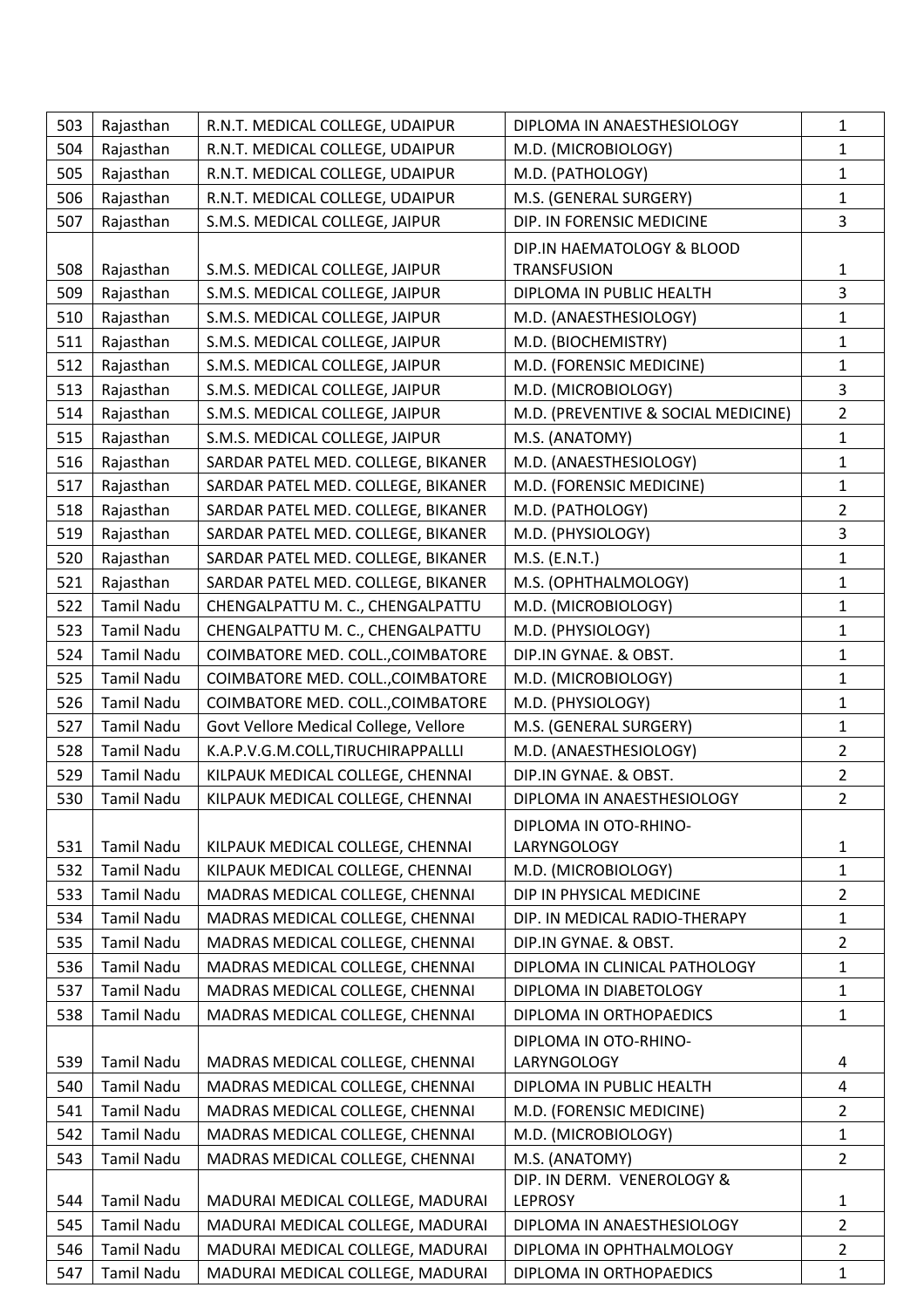|     |                   |                                                                  | DIPLOMA IN OTO-RHINO-               |                |
|-----|-------------------|------------------------------------------------------------------|-------------------------------------|----------------|
| 548 | <b>Tamil Nadu</b> | MADURAI MEDICAL COLLEGE, MADURAI                                 | LARYNGOLOGY                         | $\overline{2}$ |
| 549 | <b>Tamil Nadu</b> | MADURAI MEDICAL COLLEGE, MADURAI                                 | M.D. (PATHOLOGY)                    | $\mathbf{1}$   |
| 550 | <b>Tamil Nadu</b> | MADURAI MEDICAL COLLEGE, MADURAI                                 | M.D. (PHYSIOLOGY)                   | $\mathbf{1}$   |
| 551 | <b>Tamil Nadu</b> | MADURAI MEDICAL COLLEGE, MADURAI                                 | M.S. (ANATOMY)                      | $\mathbf{1}$   |
| 552 | <b>Tamil Nadu</b> | STANLEY MEDICAL COLLEGE, CHENNAI                                 | DIP.IN GYNAE. & OBST.               | $\mathbf{1}$   |
| 553 | <b>Tamil Nadu</b> | STANLEY MEDICAL COLLEGE, CHENNAI                                 | DIPLOMA IN ANAESTHESIOLOGY          | $\overline{2}$ |
| 554 | <b>Tamil Nadu</b> | STANLEY MEDICAL COLLEGE, CHENNAI                                 | DIPLOMA IN CHILD HEALTH             | $\mathbf{1}$   |
| 555 | <b>Tamil Nadu</b> | STANLEY MEDICAL COLLEGE, CHENNAI                                 | DIPLOMA IN CLINICAL PATHOLOGY       | $\mathbf{1}$   |
| 556 | <b>Tamil Nadu</b> | STANLEY MEDICAL COLLEGE, CHENNAI                                 | DIPLOMA IN OPHTHALMOLOGY            | $\mathbf{1}$   |
| 557 | <b>Tamil Nadu</b> | STANLEY MEDICAL COLLEGE, CHENNAI                                 | DIPLOMA IN ORTHOPAEDICS             | $\mathbf{1}$   |
|     |                   |                                                                  | DIPLOMA IN OTO-RHINO-               |                |
| 558 | <b>Tamil Nadu</b> | STANLEY MEDICAL COLLEGE, CHENNAI                                 | LARYNGOLOGY                         | $\mathbf{1}$   |
| 559 | <b>Tamil Nadu</b> | STANLEY MEDICAL COLLEGE, CHENNAI                                 | M.D. (ANAESTHESIOLOGY)              | $\mathbf{1}$   |
| 560 | <b>Tamil Nadu</b> | STANLEY MEDICAL COLLEGE, CHENNAI                                 | M.D. (PHARMACOLOGY)                 | $\mathbf{1}$   |
| 561 | <b>Tamil Nadu</b> | STANLEY MEDICAL COLLEGE, CHENNAI                                 | M.D. (PHYSIOLOGY)                   | $\mathbf{1}$   |
| 562 | <b>Tamil Nadu</b> | STANLEY MEDICAL COLLEGE, CHENNAI                                 | M.D. (PSYCHIATRY)                   | $\mathbf{1}$   |
| 563 | <b>Tamil Nadu</b> | STANLEY MEDICAL COLLEGE, CHENNAI                                 | M.S. (ANATOMY)                      | $\mathbf{1}$   |
|     |                   |                                                                  | DIP. IN DERM. VENEROLOGY &          |                |
| 564 | <b>Tamil Nadu</b> | THANJAVUR MED. COLLEGE, THANJAVUR                                | <b>LEPROSY</b>                      | $\mathbf{1}$   |
|     |                   |                                                                  | DIPLOMA IN OTO-RHINO-               |                |
| 565 | <b>Tamil Nadu</b> | THANJAVUR MED. COLLEGE, THANJAVUR                                | LARYNGOLOGY                         | 1              |
| 566 | <b>Tamil Nadu</b> | THANJAVUR MED. COLLEGE, THANJAVUR                                | M.D. (BIOCHEMISTRY)                 | $\mathbf{1}$   |
| 567 | <b>Tamil Nadu</b> | THANJAVUR MED. COLLEGE, THANJAVUR                                | M.D. (MICROBIOLOGY)                 | $\mathbf{1}$   |
| 568 | <b>Tamil Nadu</b> | THANJAVUR MED. COLLEGE, THANJAVUR                                | M.D. (PATHOLOGY)                    | $\mathbf{1}$   |
| 569 | <b>Tamil Nadu</b> | THANJAVUR MED. COLLEGE, THANJAVUR                                | M.D. (PHYSIOLOGY)                   | $\overline{2}$ |
| 570 | <b>Tamil Nadu</b> | THANJAVUR MED. COLLEGE, THANJAVUR                                | M.S. (ANATOMY)                      | $\mathbf{1}$   |
| 571 | <b>Tamil Nadu</b> | TIRUNELVELI MED. COLL., TIRUNELVELI                              | M.D. (FORENSIC MEDICINE)            | $\mathbf{1}$   |
| 572 | <b>Tamil Nadu</b> | TIRUNELVELI MED. COLL., TIRUNELVELI                              | M.D. (GENERAL MEDICINE)             | $\mathbf{1}$   |
| 573 | <b>Tamil Nadu</b> | TIRUNELVELI MED. COLL., TIRUNELVELI                              | M.D. (MICROBIOLOGY)                 | 1              |
| 574 | <b>Tamil Nadu</b> | TIRUNELVELI MED. COLL., TIRUNELVELI                              | M.D. (OBST. & GYNAE.)               | $\mathbf{1}$   |
| 575 | <b>Tamil Nadu</b> | TIRUNELVELI MED. COLL., TIRUNELVELI                              | M.D. (PATHOLOGY)                    | $\mathbf{1}$   |
| 576 | <b>Tamil Nadu</b> | TIRUNELVELI MED. COLL., TIRUNELVELI                              | M.D. (PHYSIOLOGY)                   | 1              |
| 577 | <b>Tripura</b>    | Agartala Govt. Medical College & G.B.<br>Pant Hospital, Agartala | M.D. (ANAESTHESIOLOGY)              | $\mathbf{1}$   |
| 578 | <b>Tripura</b>    | Agartala Govt. Medical College & G.B.<br>Pant Hospital, Agartala | M.D. (FORENSIC MEDICINE)            | 1              |
|     | Uttar             |                                                                  |                                     |                |
| 579 | Pradesh           | B.R.D. MEDICAL COLLEGE, GORAKHPUR                                | DIPLOMA IN ANAESTHESIOLOGY          | $\mathbf{1}$   |
| 580 | Uttar<br>Pradesh  | B.R.D. MEDICAL COLLEGE, GORAKHPUR                                | M.D. (PREVENTIVE & SOCIAL MEDICINE) | $\mathbf{1}$   |
|     | Uttar             |                                                                  |                                     |                |
| 581 | Pradesh           | B.R.D. MEDICAL COLLEGE, GORAKHPUR                                | M.S. (OPHTHALMOLOGY)                | 1              |
| 582 | Uttar<br>Pradesh  | Dr. RAM MANOHAR LOHIA INSTITUTE OF<br>MEDICAL SCIENCE, LUCKNOW   | M.D. (PATHOLOGY)                    | $\overline{2}$ |
| 583 | Uttar<br>Pradesh  | G.S.V.M. MEDICAL COLLEGE, KANPUR                                 | M.S. (ANATOMY)                      | 1              |
|     | Uttar             |                                                                  |                                     |                |
| 584 | Pradesh           | G.S.V.M. MEDICAL COLLEGE, KANPUR                                 | M.S. (E.N.T.)                       | $\overline{2}$ |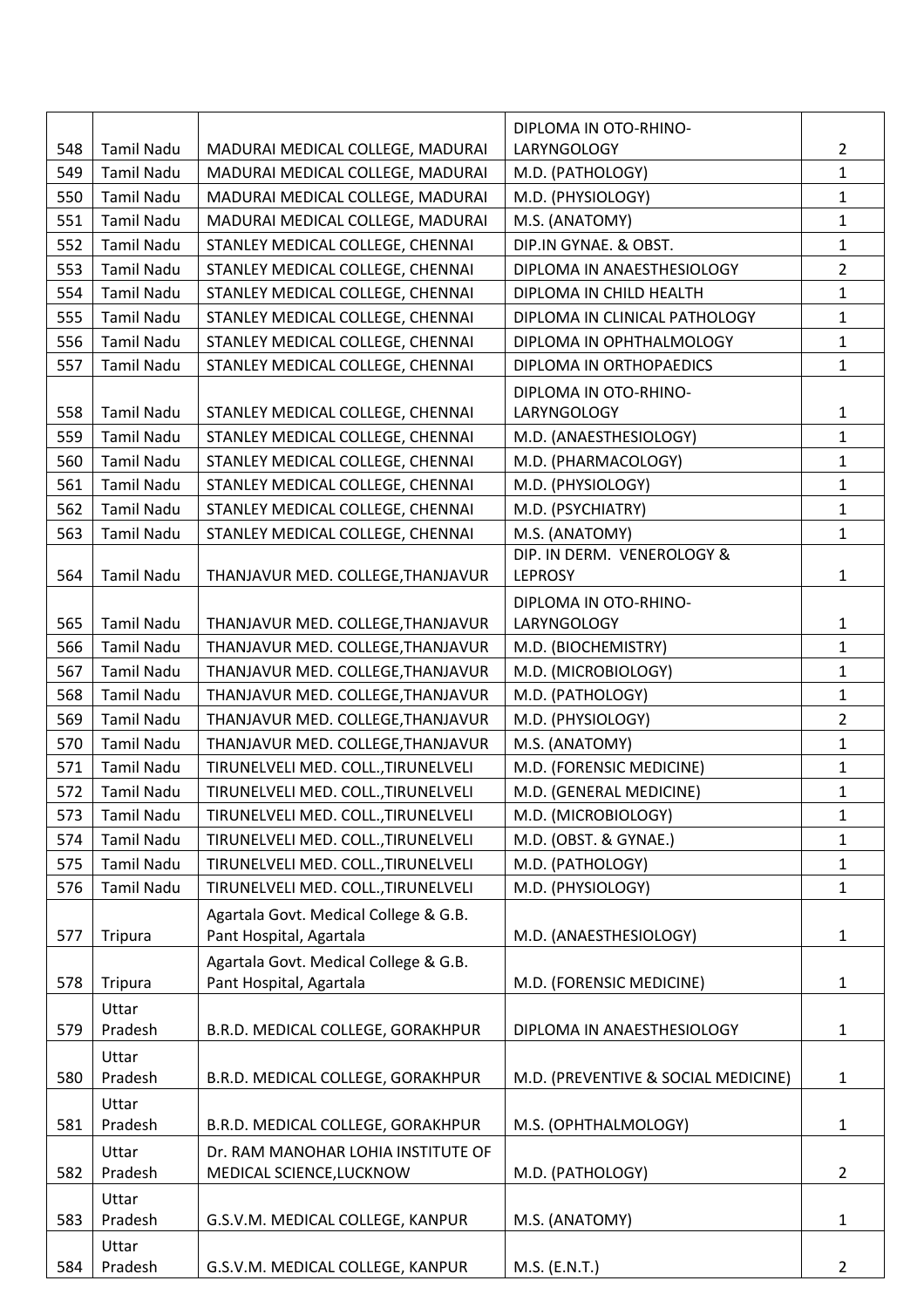| 585 | Uttar<br>Pradesh | INST.OF MED.SCIENCES, BHU, VARANASI             | M.D. (PHYSIOLOGY)                        | $\mathbf{1}$   |
|-----|------------------|-------------------------------------------------|------------------------------------------|----------------|
| 586 | Uttar<br>Pradesh | INST.OF MED.SCIENCES, BHU, VARANASI             | M.D. (PREVENTIVE & SOCIAL MEDICINE)      | $\mathbf{1}$   |
| 587 | Uttar<br>Pradesh | INST.OF MED.SCIENCES, BHU, VARANASI             | M.D.(BIOPHYSICS)                         | $\mathbf{1}$   |
| 588 | Uttar<br>Pradesh | JWAHAR LAL NEHRU M.C. AMU, ALIGARH              | DIP. IN MEDICAL RADIO-THERAPY            | $\mathbf{1}$   |
| 589 | Uttar<br>Pradesh | JWAHAR LAL NEHRU M.C. AMU, ALIGARH              | DIP.IN GYNAE. & OBST.                    | $\mathbf{1}$   |
| 590 | Uttar<br>Pradesh | JWAHAR LAL NEHRU M.C. AMU, ALIGARH              | DIPLOMA IN ANAESTHESIOLOGY               | $\mathbf{1}$   |
| 591 | Uttar<br>Pradesh | JWAHAR LAL NEHRU M.C. AMU, ALIGARH              | DIPLOMA IN CHILD HEALTH                  | $\mathbf{1}$   |
| 592 | Uttar<br>Pradesh | JWAHAR LAL NEHRU M.C. AMU, ALIGARH              | M.D. (PATHOLOGY)                         | $\overline{2}$ |
| 593 | Uttar<br>Pradesh | JWAHAR LAL NEHRU M.C. AMU, ALIGARH              | M.D. (PREVENTIVE & SOCIAL MEDICINE)      | $\mathbf{1}$   |
| 594 | Uttar<br>Pradesh | JWAHAR LAL NEHRU M.C. AMU, ALIGARH              | M.S. (ANATOMY)                           | $\mathbf{1}$   |
| 595 | Uttar<br>Pradesh | JWAHAR LAL NEHRU M.C. AMU, ALIGARH              | M.S. (OPHTHALMOLOGY)                     | $\mathbf{1}$   |
| 596 | Uttar<br>Pradesh | K.G MEDICAL UNIV, LUCKNOW                       | DIP.IN GYNAE. & OBST.                    | $\mathbf{1}$   |
| 597 | Uttar<br>Pradesh | K.G MEDICAL UNIV, LUCKNOW                       | M.D. (GENERAL MEDICINE)                  | $\overline{2}$ |
| 598 | Uttar<br>Pradesh | K.G MEDICAL UNIV, LUCKNOW                       | M.D. (PHARMACOLOGY)                      | $\mathbf{1}$   |
| 599 | Uttar<br>Pradesh | K.G MEDICAL UNIV, LUCKNOW                       | M.D. (PHYSICAL MED. &<br>REHABILITATION) | 1              |
| 600 | Uttar<br>Pradesh | K.G MEDICAL UNIV, LUCKNOW                       | M.S. (ANATOMY)                           | $\mathbf{1}$   |
| 601 | Uttar<br>Pradesh | L.L.R.M. MEDICAL COLLEGE, MEERUT                | DIPLOMA IN OPHTHALMOLOGY                 | $\mathbf{1}$   |
| 602 | Uttar<br>Pradesh | L.L.R.M. MEDICAL COLLEGE, MEERUT                | M.D. (PREVENTIVE & SOCIAL MEDICINE)      | $\overline{2}$ |
| 603 | Uttar<br>Pradesh | MAHARANI LAXMI BAI MED. COLL, JHANSI            | DIPLOMA IN ORTHOPAEDICS                  | $\mathbf{1}$   |
| 604 | Uttar<br>Pradesh | MAHARANI LAXMI BAI MED. COLL, JHANSI            | DIPLOMA IN OTO-RHINO-<br>LARYNGOLOGY     | $\mathbf{1}$   |
| 605 | Uttar<br>Pradesh | MAHARANI LAXMI BAI MED. COLL, JHANSI            | M.S. (OPHTHALMOLOGY)                     | $\mathbf{1}$   |
| 606 | Uttar<br>Pradesh | MOTI LAL NEHRU MED.<br>COLL, ALLAHABAD          | M.D. (PATHOLOGY)                         | $\mathbf{1}$   |
| 607 | Uttar<br>Pradesh | MOTI LAL NEHRU MED.<br>COLL, ALLAHABAD          | M.S. (E.N.T.)                            | $\mathbf{1}$   |
| 608 | Uttar<br>Pradesh | Regional Institute of Ophthalmology,<br>Sitapur | DIP IN OPHTHALMIC MED. & SURG.           | 4              |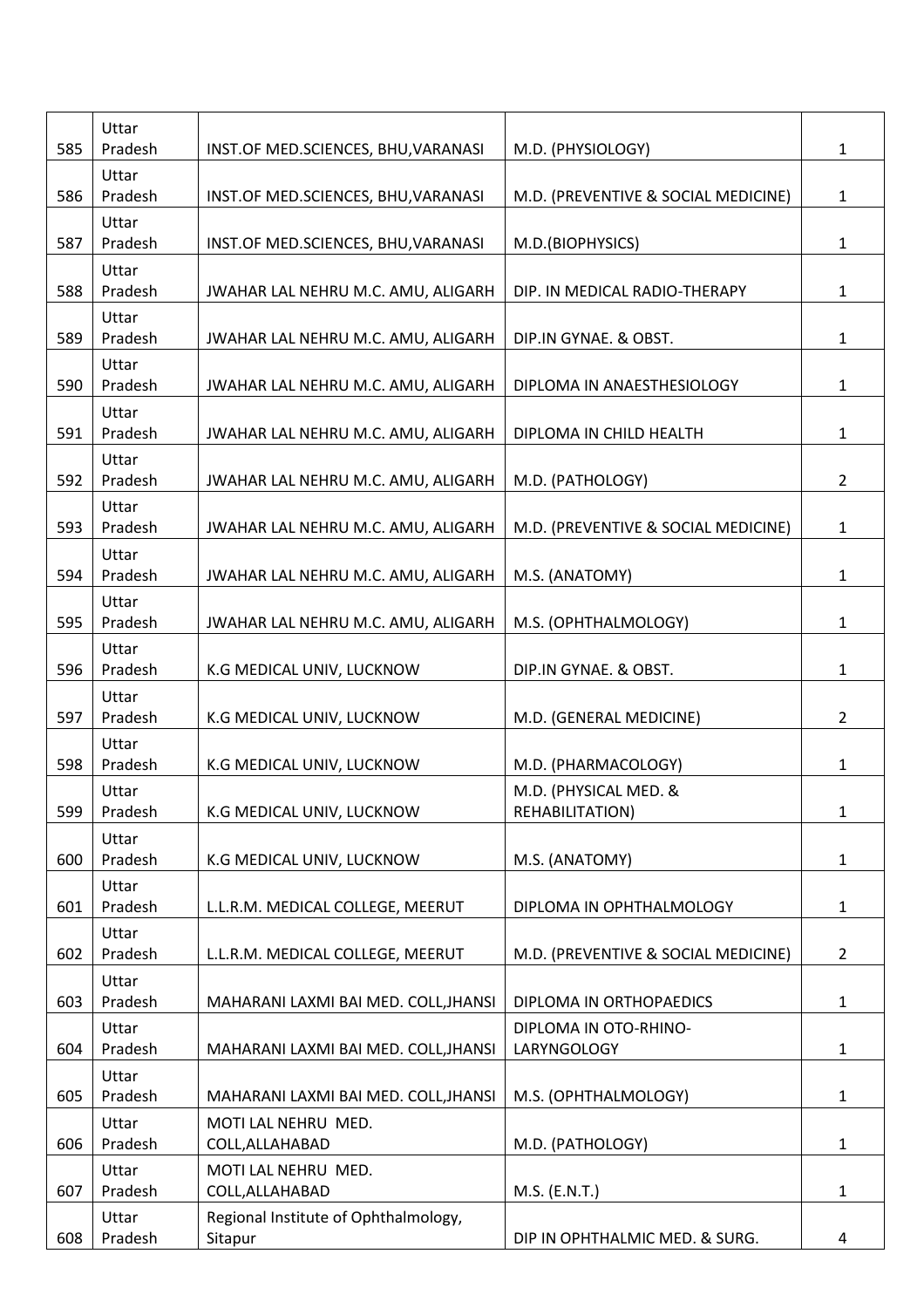| 609 | Uttar<br>Pradesh   | S.N. MEDICAL COLLEGE, AGRA                    | DIP.IN GYNAE. & OBST.               | 1              |
|-----|--------------------|-----------------------------------------------|-------------------------------------|----------------|
|     | Uttar              |                                               |                                     |                |
| 610 | Pradesh            | S.N. MEDICAL COLLEGE, AGRA                    | M.D. (PAEDIATRICS)                  | 1              |
| 611 | Uttar<br>Pradesh   | S.N. MEDICAL COLLEGE, AGRA                    | M.S. (ANATOMY)                      | $\mathbf{1}$   |
|     | Uttar              |                                               |                                     |                |
| 612 | Pradesh            | S.N. MEDICAL COLLEGE, AGRA                    | M.S. (GENERAL SURGERY)              | $\mathbf{1}$   |
|     | Uttar              | UP Rural Inst. of Medical Sciences, SAFAI,    |                                     |                |
| 613 | Pradesh            | <b>ETAWAH</b>                                 | M.D. (MICROBIOLOGY)                 | 1              |
|     | Uttar              | UP Rural Inst. of Medical Sciences, SAFAI,    |                                     |                |
| 614 | Pradesh            | <b>ETAWAH</b>                                 | M.D. (PHYSIOLOGY)                   | $\mathbf{1}$   |
|     |                    |                                               |                                     |                |
| 615 | Uttarakhand        | <b>GMC HALDWANI</b>                           | M.D. (GENERAL MEDICINE)             | 1              |
|     |                    |                                               |                                     |                |
| 616 | Uttarakhand        | <b>GMC HALDWANI</b>                           | M.D. (MICROBIOLOGY)                 | 1              |
|     |                    |                                               |                                     |                |
| 617 | Uttarakhand        | <b>GMC HALDWANI</b>                           | M.D. (PHARMACOLOGY)                 | $\mathbf{1}$   |
|     |                    |                                               |                                     |                |
| 618 | Uttarakhand        | <b>GMC HALDWANI</b>                           | M.D. (PHYSIOLOGY)                   | $\mathbf{1}$   |
|     |                    |                                               |                                     |                |
| 619 | Uttarakhand        |                                               |                                     | $\mathbf{1}$   |
|     |                    | <b>GMC HALDWANI</b>                           | M.D. (PREVENTIVE & SOCIAL MEDICINE) |                |
|     |                    |                                               |                                     |                |
| 620 | Uttarakhand        | <b>GMC HALDWANI</b>                           | M.S. (ANATOMY)                      | $\overline{2}$ |
|     |                    |                                               |                                     |                |
| 621 | Uttarakhand        | <b>GMC HALDWANI</b>                           | M.S. (GENERAL SURGERY)              | 1              |
|     |                    | Veer Chandra Singh Garhwali                   |                                     |                |
|     |                    | Government Medical Science and                |                                     |                |
| 622 | Uttarakhand        | Research Institute                            | M.S. (ANATOMY)                      | 1              |
|     |                    |                                               |                                     |                |
| 623 | <b>West Bengal</b> | ALL INDIA INS OF HYG. & PUB. HEALTH           | DIPLOMA IN PUBLIC HEALTH            | 4              |
|     |                    |                                               |                                     |                |
| 624 | West Bengal        | ALL INDIA INS OF HYG. & PUB. HEALTH           | M.D. (PREVENTIVE & SOCIAL MEDICINE) | $\mathbf{1}$   |
|     |                    | BANKURA SAMMILANI MED.COLL,                   |                                     |                |
| 625 | <b>West Bengal</b> | <b>BANKURA</b>                                | M.S. (ANATOMY)                      | 1              |
|     |                    | BURDWAN MEDICAL COLLEGE,                      |                                     |                |
| 626 | <b>West Bengal</b> | <b>BURDWAN</b>                                | DIPLOMA IN OPHTHALMOLOGY            | 1              |
|     |                    | BURDWAN MEDICAL COLLEGE,                      |                                     |                |
| 627 | West Bengal        | <b>BURDWAN</b>                                | M.D. (ANAESTHESIOLOGY)              | 1              |
|     |                    | BURDWAN MEDICAL COLLEGE,                      |                                     |                |
| 628 | West Bengal        | <b>BURDWAN</b>                                | M.D. (PREVENTIVE & SOCIAL MEDICINE) | 1              |
|     |                    | <b>CALCUTTA NATIONAL</b>                      |                                     |                |
| 629 | <b>West Bengal</b> | MED.COLL, KOLKATA                             | DIPLOMA IN ANAESTHESIOLOGY          | 1              |
|     |                    |                                               |                                     |                |
| 630 | West Bengal        | <b>CALCUTTA NATIONAL</b><br>MED.COLL, KOLKATA | M.D. (ANAESTHESIOLOGY)              |                |
|     |                    |                                               |                                     | 1              |
|     |                    | <b>CALCUTTA NATIONAL</b>                      |                                     |                |
| 631 | West Bengal        | MED.COLL, KOLKATA                             | M.D. (PATHOLOGY)                    | 1              |
|     |                    | <b>CALCUTTA NATIONAL</b>                      |                                     |                |
| 632 | West Bengal        | MED.COLL, KOLKATA                             | M.S. (ANATOMY)                      | $\mathbf{1}$   |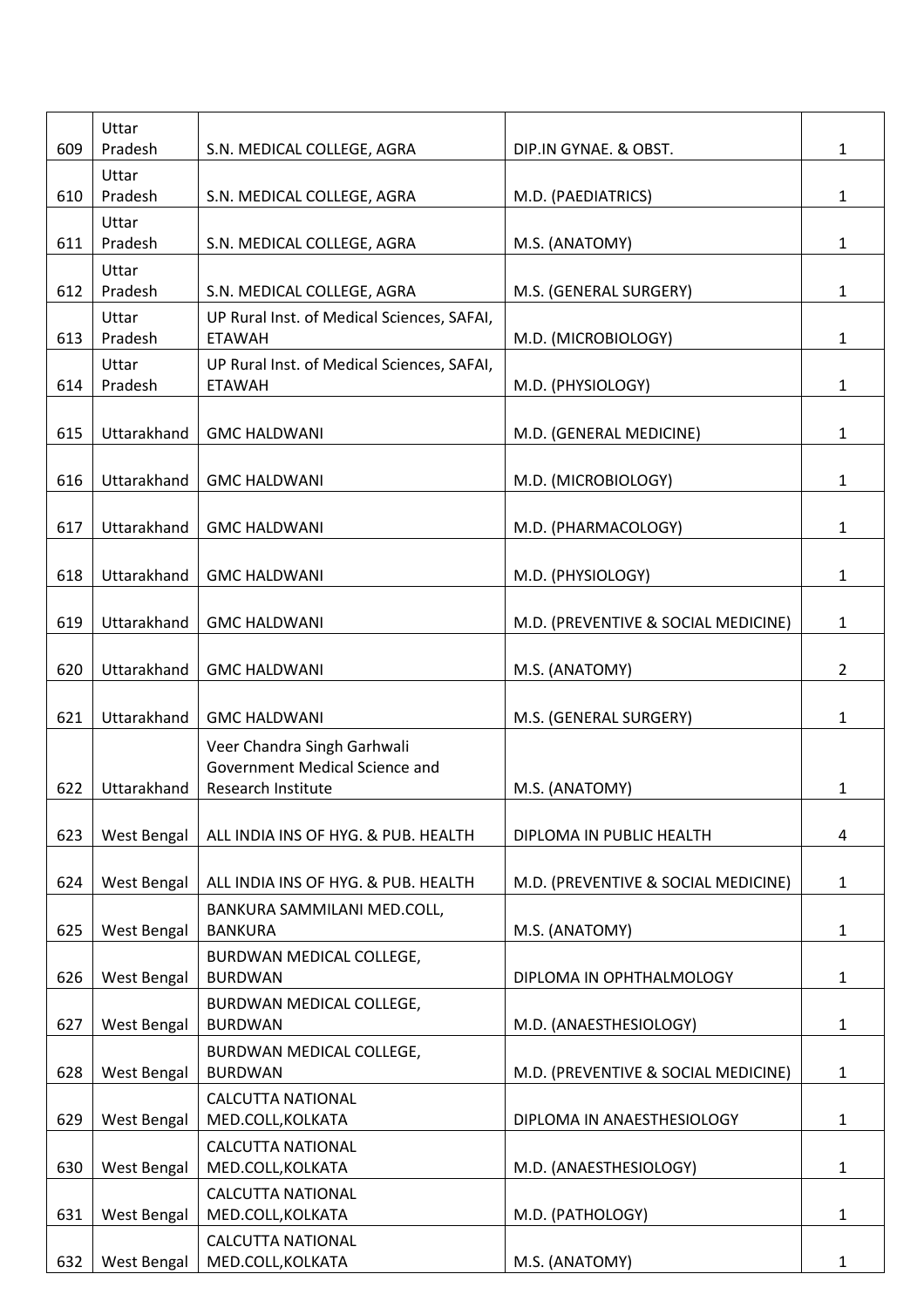|     |                    |                                     | DIP. IN DERM. VENEROLOGY &           |                |
|-----|--------------------|-------------------------------------|--------------------------------------|----------------|
| 633 | West Bengal        | INST.OF P.G.MED.EDU.&RES., KOLKATA  | <b>LEPROSY</b>                       | $\mathbf{1}$   |
| 634 | West Bengal        | INST.OF P.G.MED.EDU.&RES., KOLKATA  | DIP. IN MEDICAL RADIO-THERAPY        | $\overline{3}$ |
| 635 | West Bengal        | INST.OF P.G.MED.EDU.&RES., KOLKATA  | DIP.IN MEDICAL RADIO-DIAGNOSIS       | $\overline{2}$ |
| 636 | West Bengal        | INST.OF P.G.MED.EDU.&RES., KOLKATA  | DIPLOMA IN ANAESTHESIOLOGY           | $\overline{2}$ |
| 637 | West Bengal        | INST.OF P.G.MED.EDU.&RES., KOLKATA  | DIPLOMA IN OTO-RHINO-<br>LARYNGOLOGY | $\overline{2}$ |
| 638 | West Bengal        | INST.OF P.G.MED.EDU.&RES., KOLKATA  | M.D. (PATHOLOGY)                     | $\mathbf{1}$   |
| 639 | West Bengal        | INST.OF P.G.MED.EDU.&RES., KOLKATA  | M.D. (PHYSIOLOGY)                    | 1              |
| 640 | West Bengal        | INST.OF P.G.MED.EDU.&RES., KOLKATA  | M.D. (RADIO-THERAPY)                 | $\mathbf{1}$   |
| 641 | West Bengal        | INST.OF P.G.MED.EDU.&RES., KOLKATA  | M.S. (E.N.T.)                        | $\mathbf{1}$   |
| 642 | West Bengal        | MEDICAL COLLEGE, KOLKATA            | DIP. IN T.B. & CHEST DISEASES        | 4              |
| 643 | West Bengal        | MEDICAL COLLEGE, KOLKATA            | DIP.IN GYNAE. & OBST.                | $\mathbf{1}$   |
| 644 | West Bengal        | MEDICAL COLLEGE, KOLKATA            | DIPLOMA IN ORTHOPAEDICS              | 1              |
| 645 | West Bengal        | MEDICAL COLLEGE, KOLKATA            | DIPLOMA IN OTO-RHINO-<br>LARYNGOLOGY | 1              |
| 646 | West Bengal        | MEDICAL COLLEGE, KOLKATA            | M.D. (BIOCHEMISTRY)                  | 1              |
| 647 | West Bengal        | MEDICAL COLLEGE, KOLKATA            | M.D. (MICROBIOLOGY)                  | 1              |
| 648 | West Bengal        | MEDICAL COLLEGE, KOLKATA            | M.D. (PATHOLOGY)                     | $\mathbf{1}$   |
| 649 | West Bengal        | NILRATNAM SIRCAR MED. COLL, KOLKATA | M.D. (FORENSIC MEDICINE)             | $\mathbf{1}$   |
| 650 | West Bengal        | NILRATNAM SIRCAR MED. COLL, KOLKATA | M.S. (ANATOMY)                       | 1              |
| 651 | West Bengal        | NILRATNAM SIRCAR MED. COLL, KOLKATA | M.S. (GENERAL SURGERY)               | $\mathbf{1}$   |
| 652 | West Bengal        | NORTH BENGAL MED. COLL, DARJEELING  | M.D. (PHYSIOLOGY)                    | $\overline{2}$ |
| 653 | West Bengal        | NORTH BENGAL MED. COLL, DARJEELING  | M.S. (ANATOMY)                       | $\mathbf{1}$   |
| 654 | <b>West Bengal</b> | NORTH BENGAL MED. COLL, DARJEELING  | M.S. (GENERAL SURGERY)               | $\mathbf{1}$   |
| 655 | West Bengal        | R.G. KAR MEDICAL COLLEGE, KOLKATA   | DIPLOMA IN ANAESTHESIOLOGY           | $\mathbf{1}$   |
| 656 | West Bengal        | R.G. KAR MEDICAL COLLEGE, KOLKATA   | M.D. (FORENSIC MEDICINE)             | 1              |